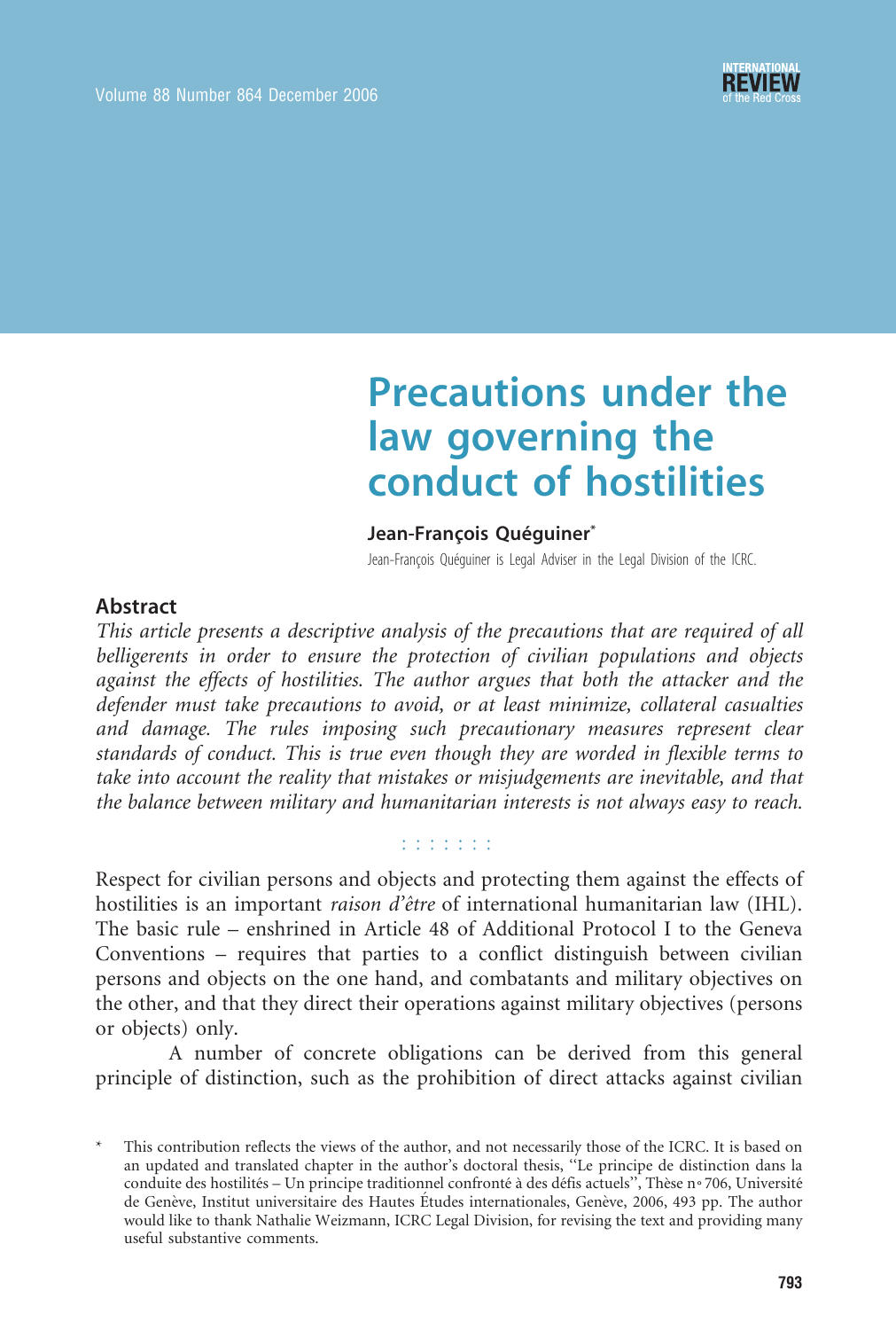persons and objects<sup>1</sup> and the prohibition of acts or threats of violence the primary purpose of which is to spread terror among the civilian population.<sup>2</sup> Similarly, indiscriminate attacks are also prohibited. These are attacks that are not or cannot be directed at a specific military objective, as well as those whose intended effects cannot be limited as required by IHL.<sup>3</sup>

However, it remains legally accepted that, in the harsh reality of war, civilian persons and objects may be incidentally affected by an attack directed at a legitimate military objective. Euphemistically referred to as ''collateral casualties'' or ''collateral damage'',4 civilians may be victims of mistaken target identification or of unintended but inevitable side effects of an attack on a legitimate target in their vicinity. According to the principle of proportionality, these collateral casualties and damages are lawful under treaty and customary law only if they are not excessive in relation to the concrete and direct military advantage anticipated.<sup>5</sup>

In addition, even when a lawful attack is launched, precautionary measures are required of both the attacking party and the party being attacked, in order to avoid (or at least to minimize) the collateral effects of hostilities on civilian persons, the civilian population and civilian objects. The present contribution will focus on the substance of the precautionary obligations required of all belligerents – both in attack and against the effects of attack – as codified in Additional Protocol I.<sup>6</sup> This article will seek to demonstrate that these rules are not simply hortatory norms encouraging good practice. They constitute obligatory standards of conduct whose violation would entail international responsibility.

2 See, in particular, Articles 51(2) and 52(2) of Additional Protocol I to the Geneva Conventions.<br>3 Article 51(4) Additional Protocol I

<sup>1</sup> The fact that, in principle, civilian and other protected persons or objects may not be attacked does not preclude this legal protection from ceasing under exceptional circumstances.

Article 51(4) Additional Protocol I.

<sup>4 &#</sup>x27;'Collateral casualties'' and ''collateral damage'' are defined in Rule 13(c) of the San Remo Manual on International Law Applicable to Armed Conflicts at Sea as ''the loss of life of, or injury to, civilians or other protected persons, and damage to or the destruction of the natural environment or objects that are not in themselves military objectives''.

<sup>5</sup> Codified in Article 51(5)(b) of Additional Protocol I, the principle of proportionality encompasses more than the duty to take precautions in attack. It is, however, relevant in this context, as illustrated by Article 57(2)(a)(iii). Since the difficulties in applying this principle are discussed at length in a separate contribution to this volume (see Enzo Cannizzaro, ''Contextualising proportionality: ius ad bellum and ius in bello in the Lebanese war'', pp. 779–792), a detailed analysis of this precautionary measure will not be made here.

<sup>6</sup> In accordance with the scope of application of Additional Protocol I set forth in Article 49(3), the present contribution will focus only on the protection of civilian persons and objects on land, excluding precautions required in naval or air warfare. In this respect, Article 57(4) of Additional Protocol I simply indicates that ''In the conduct of military operations at sea or in the air, each Party to the conflict shall … take all reasonable precautions to avoid losses of civilian lives and damage to civilian objects.'' Customary international humanitarian law certainly prescribes more detailed precautionary measures to be adopted, but an analysis of these measures exceeds the scope of this contribution.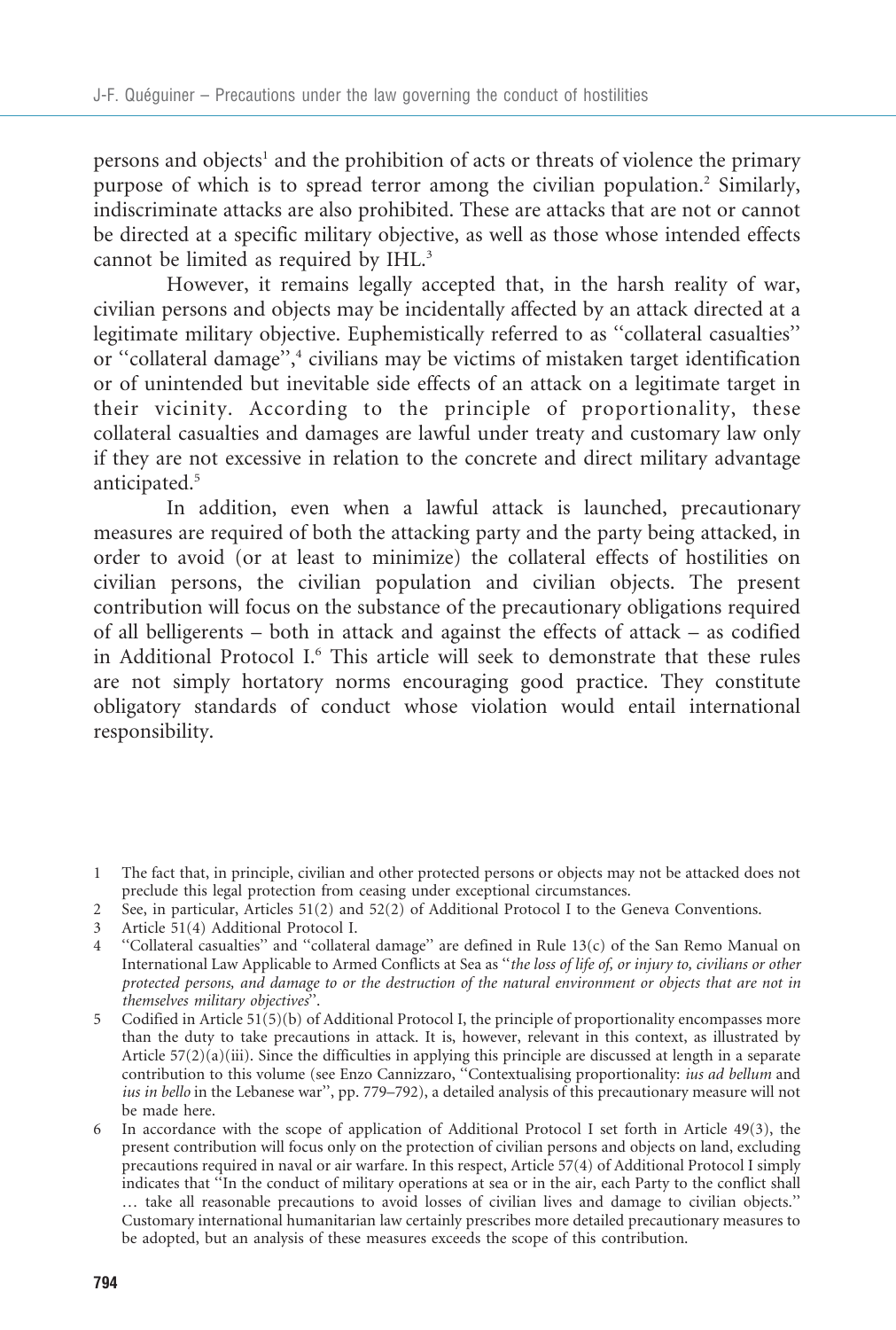

## Precautions in attack

While the duty to give warning of an impending attack (in order to allow the civilian population to evacuate) was stipulated in the earliest treaties on the law of armed conflict, the general obligation to take precautions in attack was codified rather late.<sup>7</sup> In fact, before Additional Protocol I was adopted, the doctrine stating that the obligation to take precautions was binding on all attacking commanders was based on a broad interpretation of the 1899 and 1907 Hague Conventions and 1949 Geneva Conventions, and on customary rules. Thus when the delegates who attended the 1974–7 Diplomatic Conference on the Reaffirmation and Development of International Humanitarian Law Applicable in Armed Conflicts prepared a written list of the required precautions, they made an undeniably valuable contribution to the law governing the conduct of hostilities.

The legal regime governing precautions in attack during an international armed conflict is set out in Article 57 of Additional Protocol I. This article is not the only treaty provision setting out the precautions required of an attacker. A number of treaties governing the use of specific weapons also cover the duty to take precautionary measures, although these instruments merely apply preexisting Additional Protocol I obligations to specific means of warfare. In drawing up a (non-exhaustive) list of the precautions required during an attack, it is therefore reasonable to rely on Article 57 of Additional Protocol I as a primary source. Below is a descriptive review of these precautions, with brief concluding remarks on how these are limited to what is ''feasible''.

Inventory of the precautionary obligations incumbent on the attacker

Article 57 reads as follows:

- 1. In the conduct of military operations, constant care shall be taken to spare the civilian population, civilians and civilian objects.
- 2. With respect to attacks, the following precautions shall be taken:
	- (a) those who plan or decide upon an attack shall:
		- (i) do everything feasible to verify that the objectives to be attacked are neither civilians nor civilian objects and are not subject to special protection but are military objectives within the meaning of paragraph 2 of Article 52 and that it is not prohibited by the provisions of this Protocol to attack them;
		- (ii) (ii) take all feasible precautions in the choice of means and methods of attack with a view to avoiding, and in any event to minimizing,

<sup>7</sup> In the report prepared for the 1971 Conference of Government Experts, the ICRC noted that the obligation to take precautions in attack ''has been affirmed by publicists for a long time, but without being expressed in a very precise manner in the provisions of international law in force".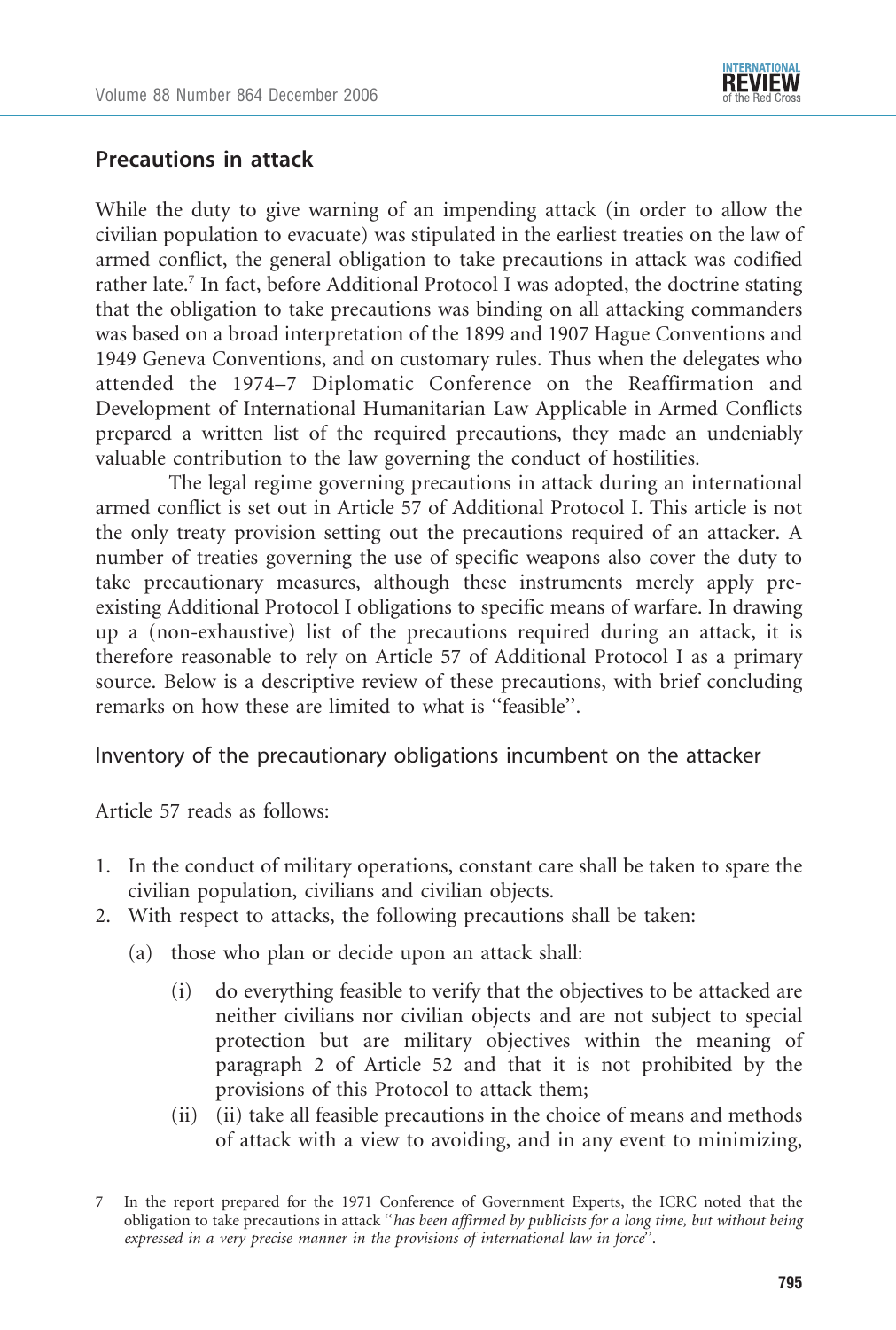incidental loss or civilian life, injury to civilians and damage to civilian objects;

- (iii) refrain from deciding to launch any attack which may be expected to cause incidental loss of civilian life, injury to civilians, damage to civilian objects, or a combination thereof, which would be excessive in relation to the concrete and direct military advantage anticipated;
- (b) an attack shall be cancelled or suspended if it becomes apparent that the objective is not a military one or is subject to special protection or that the attack may be expected to cause incidental loss of civilian life, injury to civilians, damage to civilian objects, or a combination thereof, which would be excessive in relation to the concrete and direct military advantage anticipated;
- (c) effective advance warning shall be given of attacks which may affect the civilian population, unless circumstances do not permit.
- 3. When a choice is possible between several military objectives for obtaining a similar military advantage, the objective to be selected shall be that the attack on which may be expected to cause the least danger to civilian lives and to civilian objects.

# The obligation to take constant care to spare the civilian population, civilians, and civilian objects in the conduct of military operations

The obligation, in the conduct of military operations, to take constant care to spare the civilian population, individual civilians and civilian objects is a direct consequence of the fundamental rule of distinction. Yet this duty remains relatively abstract, which explains why it is found in the opening paragraph of Article 57. The paragraphs that follow are, according to the ICRC Commentary to Additional Protocol I, devoted only to "the practical application of this principle".<sup>8</sup> This first duty therefore constitutes the legal link between the general obligation of distinction and the operational practicalities of taking precautions in attack.

The fact that this obligation forms a sort of preamble to Article 57 often leads to the perception that it is merely inspirational, particularly in the light of its very general wording. It is often believed that this obligation must be read in conjunction with one of the more concrete rules listed in subsequent paragraphs in order to carry legal weight. Nevertheless, the direct connection that exists between the first paragraph of Article 57 and the obligations covered in the paragraphs that follow does not suffice to deprive paragraph 1 of its independent

<sup>8</sup> Commentary on Additional Protocol I (p. 680, para. 2191). The ICRC study on customary international humanitarian law reaffirms this obligation in Rule 15 (the first rule in Chapter 5 devoted to precautions in attack), the commentary stating: ''This is a basic rule to which more content is given by the specific obligations contained in Rules 16–21'' (Jean-Marie Henckaerts and Louise Doswald-Beck, Customary International Humanitarian Law, ICRC, Cambridge University Press, Cambridge, 2005, Vol. I (Rules), p. 51).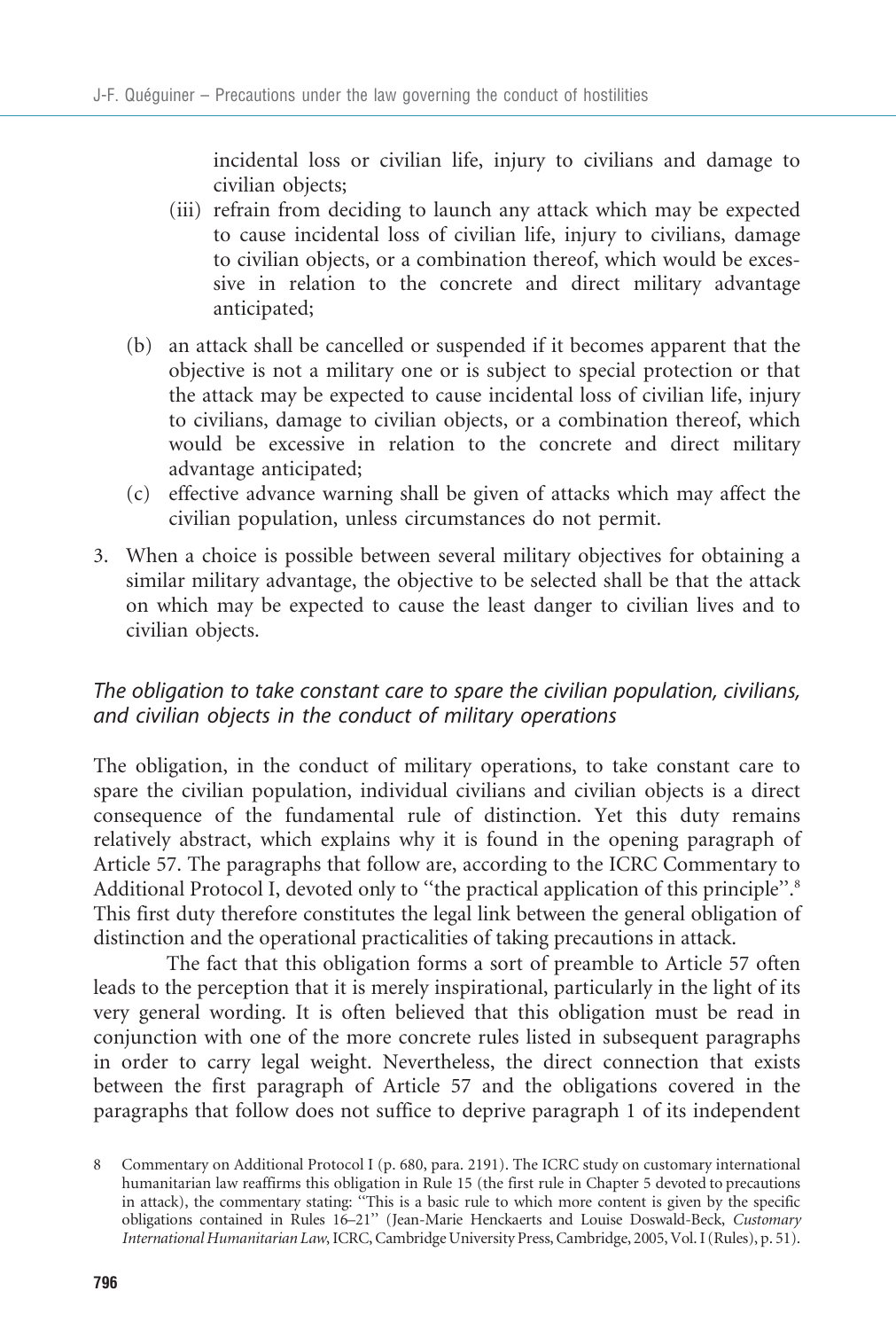

legal effect. Kinship does not mean identity, and paragraph 1 of Article 57 must not merely be understood as a standard clause reflecting a general objective of an "inspirational" nature.

Close examination of the wording of Article 57 reveals that the scope of the obligation set out in paragraph 1 is broader than the scope of the obligations that follow. As it explicitly states in its first sentence, paragraph 2 applies exclusively in the event of an "attack",<sup>9</sup> that is, an act of violence against the enemy. The first paragraph applies more broadly to ''military operations'', which also include troop movements, manoeuvres and other deployment or retreat activities carried out by armed forces before actual combat.<sup>10</sup> This broader field of application logically implies that the provision can, on its own, give rise to concrete legal obligations.

#### The obligation to verify the military nature of the objective to be attacked and to assess collateral damage

The obligation set out in Article  $57(2)(a)(i)$  finds itself at the intersection of military effectiveness and humanitarian imperatives. By requiring that those planning or deciding upon an attack do everything feasible to verify the nature of the objective, this provision aims to ensure that operations will target strictly military objectives and thus contributes to preserving the immunity of both civilian populations and objects. Therefore the duty to verify the nature of a target is a vital ramification of the principle of distinction. In the light of this, and contrary to what was stated during negotiations of Additional Protocol I, it is incorrect to assert that this is an innovative provision $11$  or that it results from the gradual development of a new rule. Instead, this provision is clearly a codification of existing law.

The obligation to verify the nature of the objective to be attacked obviously requires that close attention be paid to the gathering, assessment and rapid circulation of information on potential targets.12 These activities are naturally dependent on the availability and quality of the belligerents' technical resources. Indeed, the obligation imposed by paragraph  $2(a)(i)$  of Article 57

<sup>9</sup> This reasoning is applicable by analogy to the third paragraph, which can be understood only in the context of an attack.

<sup>10 &#</sup>x27;'The term ''military operations'' should be understood to mean any movements, manoeuvres and other activities whatsoever carried out by the armed forces with a view to combat''; Commentary on Additional Protocol I (p. 680, para. 2191). Such a view could be contradicted by the fact that it would liberate Article 57 from the strict context of precautions in attack, which, as explicitly stated in the title, is its only object. But this criticism in no way detracts from the fact that the first paragraph is precisely intended to establish a link between distinction and precautions.

<sup>11</sup> See in this regard the ICRC Commentary on Additional Protocol I, which supports the view that this requirement of identification is "new" (p. 680, para. 2194).

<sup>12</sup> According to Article  $57(2)(a)(i)$ , this verification has to be performed at the stage of planning or deciding to attack. Nevertheless, if a period of time has passed between these stages and the actual attack, then there is an obligation to update the information at hand in order to verify that no change of circumstances has led to a change in the nature of the target (Jorge J. Urbina, Derecho internacional humanitario, La Coruña, 2000, p. 241).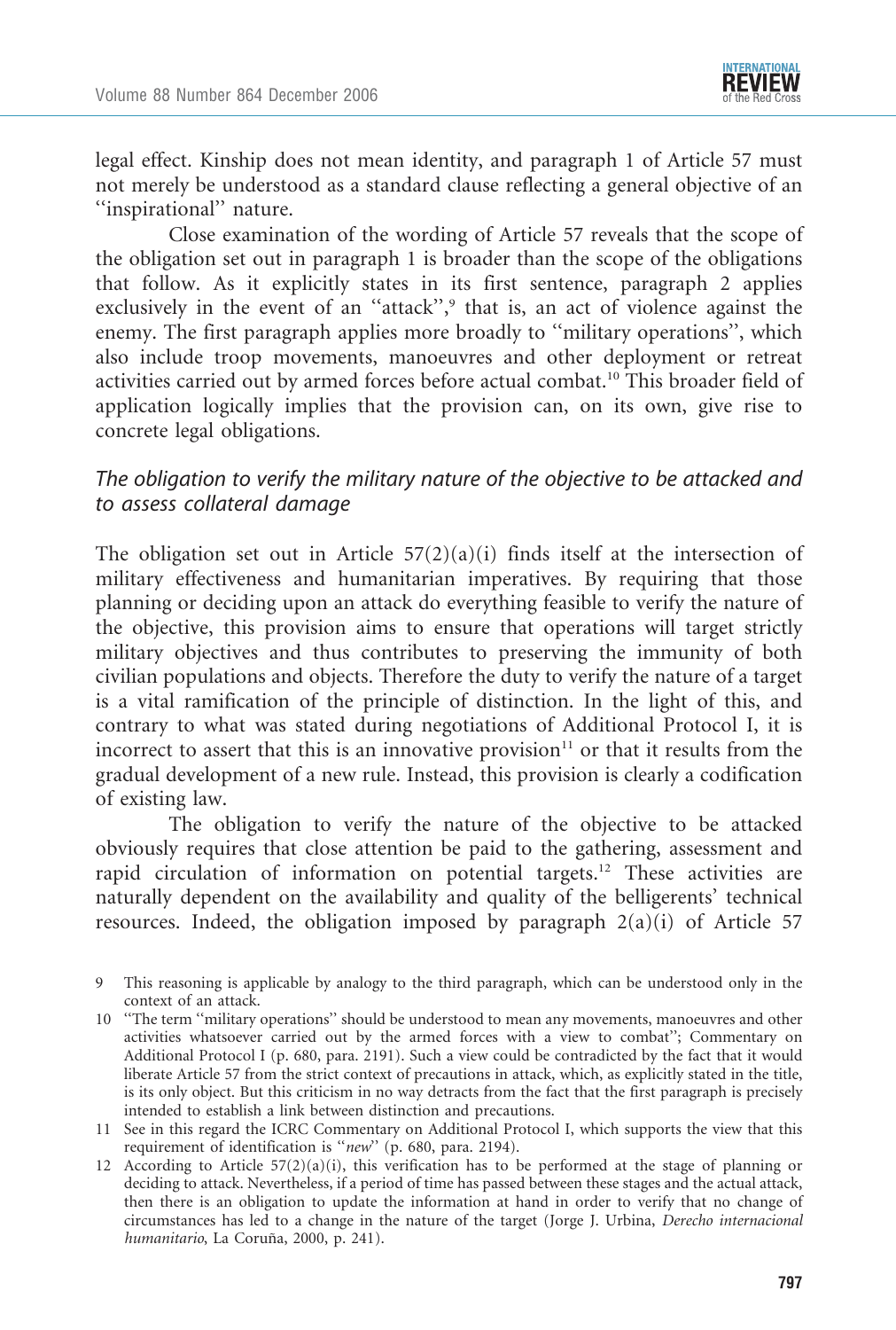cannot be interpreted as obliging the parties to a conflict to possess modern and highly sophisticated means of reconnaissance. It does, however, require that the most effective and reasonably available means be used systematically in order to obtain the most reliable information possible before an attack. Therefore an attack may only be launched once a commander is convinced, on the basis of all the information at his disposal, that the target is military in nature.

In other words, while this provision in no way imposes an obligation of result,<sup>13</sup> it does require that, in case of doubt, additional information must be obtained before an attack is launched.14 Above all, this standard means that a bombing raid that is carried out on the basis of mere suspicion as to the military nature of the target amounts ipso facto to a violation of the principle of distinction.<sup>15</sup> To give an example, it has been reported that in 2003, in the context of the war in Iraq, the United States admitted to launching attacks against highranking enemy figures without having firm knowledge of the targets' identity. It appears that US armed forces justified their decision to attack on the basis of evidence that established, with relative certainty, that a high-ranking political or military leader was located in a given building. Such an approach seems difficult to reconcile with the fundamental requirement of distinction: if an attack is aimed at a specific individual, then identification of this individual as a legitimate military objective can reasonably be established only with definite knowledge of the name and function of the person being targeted.16

Furthermore, the information that must be gathered before an attack must relate to more than just the nature of the objective. Many other details must be collected, in particular on the immediate surroundings of the target, in order to gain a clear picture of the conditions that will trigger the obligation to apply the principle of proportionality. The main difficulty in this respect is indisputably due to ''emerging targets'', for which no advance planning has been possible, and

- 13 As noted by Yoram Dinstein, The Conduct of Hostilities under the Law of International Armed Conflict, Cambridge University Press, Cambridge, 2004, ''Palpably, no absolute certainty can be guaranteed in the process of ascertaining the military character of an objective selected for attack, but there is an obligation of due diligence and acting in good faith'' (p. 126).
- 14 Commentary on Additional Protocol I (p. 680, para. 2195). It might be useful to point out that the obligation must be interpreted together with the provisions relating to the presumption of civilian character in case of doubt, which are contained in Articles 50(1) and 52(3) of Additional Protocol I.
- 15 It has even been asserted that such conduct could amount to a war crime, since lack of information in such cases cannot be regarded as an exonerating circumstance (Stefan Oeter, ''Methods and means of combat'', in Dieter Fleck (ed.), The Handbook of Humanitarian Law in Armed Conflicts, Oxford University Press, Oxford, 1995, p. 457).
- 16 Human Rights Watch, ''Off Target: The Conduct of the War and Civilian Casualties in Iraq'', New York, 2003, pp. 23 and 38. Furthermore, to locate enemy leaders the United States relied on satellite telephone intercept technology. Doubts have been expressed as to the reliability of such identification procedures: tracing a mobile phone does not necessarily lead to the location of its owner, who might have changed phones before the attack. These doubts were also fuelled by the US military's silence with respect to the methods used to verify that the person using the phone was indeed the desired target. It is plausible, however, that a database had been set up to verify that the voice of the user matched that of the target. Moreover, human informants were reportedly used to confirm or invalidate the electronic data. Had they been reliable, these techniques might certainly have met verification requirements; however, it would appear that this was not the case (ibid., p. 25).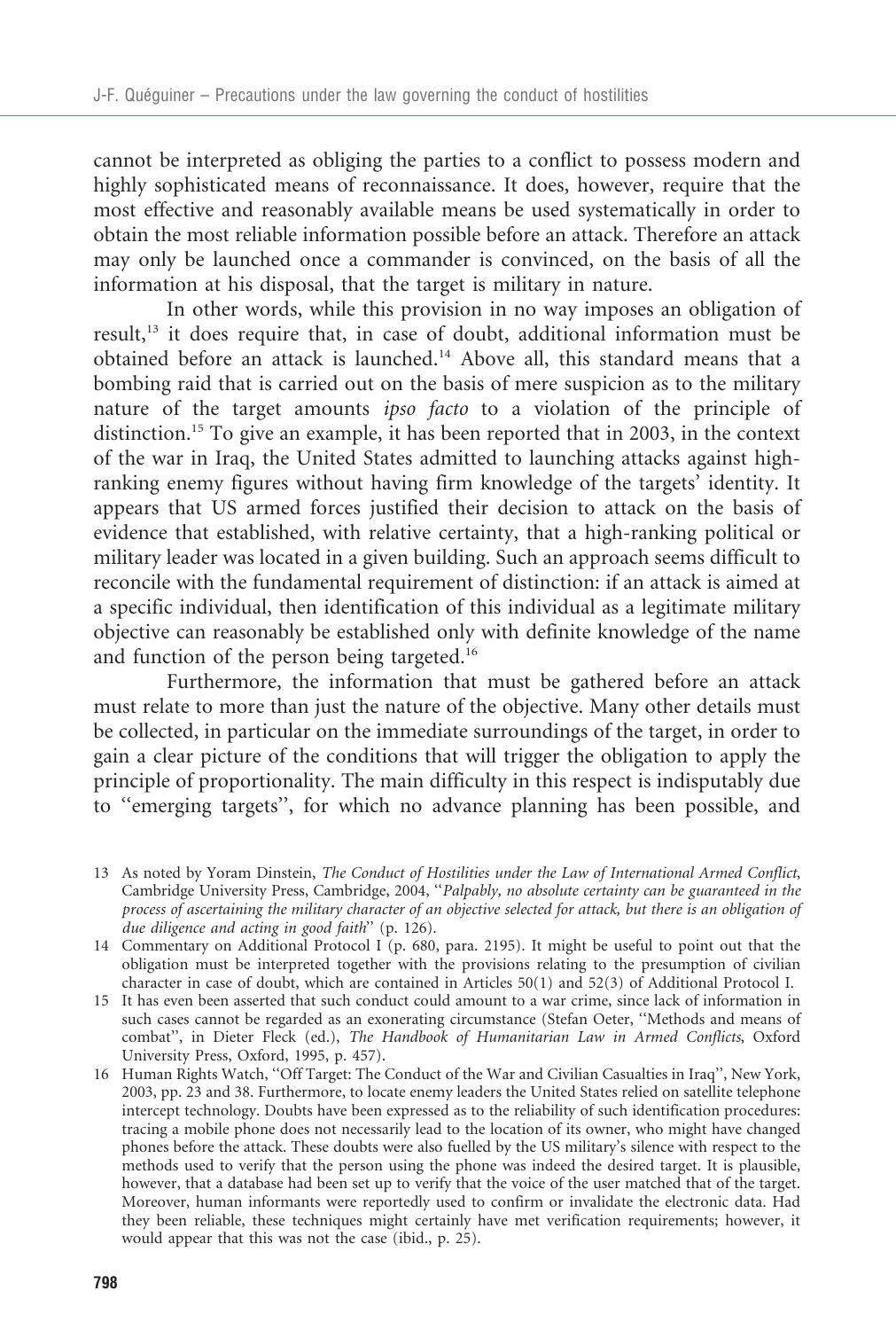

which, by their sudden appearance, make it necessary to strike within a very short time, leaving no opportunity to follow complicated procedures. In such circumstances, determining the military nature of a target and potential collateral casualties and damage will require an accelerated analysis on the basis of predetermined criteria.17 The fact remains, however, that these expeditious procedures must leave room for practical precautionary measures. In the context of the conflict in Iraq in 2003, it was asserted that the process of assessing collateral damage usually worked rather well in relation to pre-planned targets, although the same could not be said when the process was applied to emerging targets. In the latter case there was no time to carry out sufficiently precise assessments, this often resulting in disproportionate bombing.18

These various examples demonstrate that identifying the objective – especially when it is distant – and estimating collateral damage are both complex operations that demand a vast network of complementary skills. In the very large majority of cases, those who plan or decide on an attack will base their decisions on indirect information provided by intelligence or reconnaissance (human, aerial, satellite or other) services. This chain of decision-making involves as many levels of liability as there are links in the chain. For example, the intelligence services will be held responsible if the information provided is unreliable or leads to mistakes. While the planning and decision-making authorities cannot be expected to have personal knowledge of the objective to be attacked, they will nevertheless be held responsible if, on the basis of reliable intelligence, they make the wrong decision through incompetence, negligence or bad faith.

Finally, it should be noted that the attacking commander's efforts to obtain credible information will be hampered by the ruses employed by the enemy to direct fire to false targets or to mislead the adverse party's intelligence services. One famous example of such ruses was the use by the Federal Republic of Yugoslavia (FRY) of decoys during the 1999 NATO bombings. Such methods of deception as to the nature of a target are lawful as long as they do not lead the attacking commander to direct military operations against civilian persons or property in the genuine belief that these are military objectives.<sup>19</sup>

<sup>17</sup> According to Human Rights Watch (ibid., p. 20), US practice during operations in Iraq (2003) reveals the existence of two approaches depending on the circumstances: when the armed forces have time to conduct a study of the target, a careful procedure is set in motion. On the other hand, when the strike has to be executed very rapidly, special procedures are applied.

<sup>18</sup> Ibid., p. 20.

<sup>19</sup> For example, during the Second World War, British forces – who exercised complete control over the German espionage system deployed on their territory – sent false reports that led the German air force to bomb English city areas populated by civilians on the conviction that these were actually military objectives. See Burrus Carnahan, ''The law of air bombardment in its historical context'', Air Force Law Review, Vol. 17 (2) (1975), p. 60. For some, this would now be in violation of Article 51(7) of Additional Protocol I (Michael Bothe et al., New Rules for Victims of Armed Conflicts, Martinus Nijhoff, The Hague, 1982, p. 363, para. 2.5).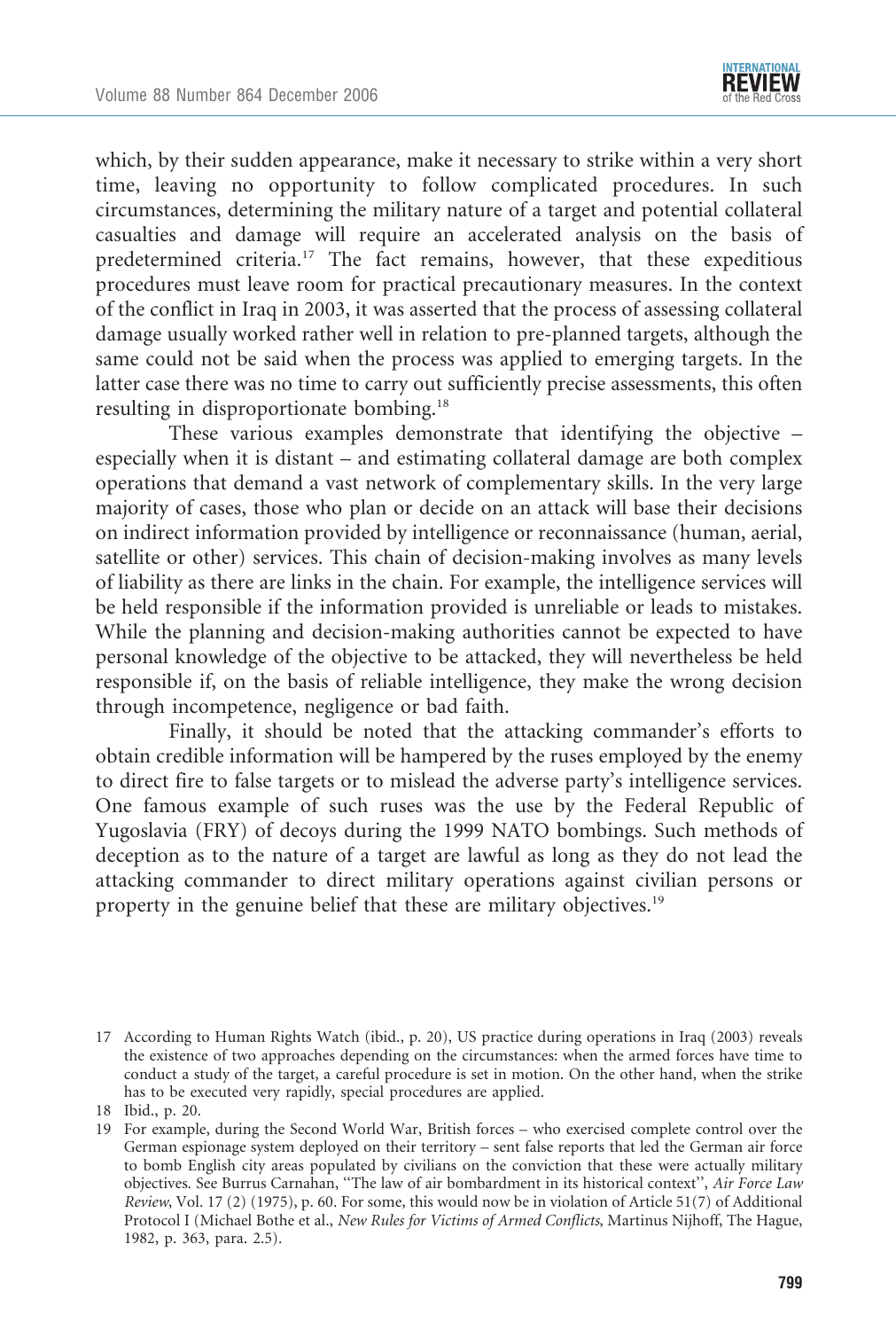# The obligation to choose means and methods of attack designed to avoid, or at least limit, loss or damage to the civilian population or civilian objects

The obligation to choose means and methods of attack designed to avoid, or at least limit, loss or damage to the civilian population or civilian objects also receives broad support in diplomatic practice.<sup>20</sup> Here again, the main difficulty lies in identifying the practical consequences of this obligation. One commentary on Additional Protocol I reduced this obligation to the mere duty to promote, as far as possible, the accuracy of bombing raids conducted against military objectives situated in densely populated areas.<sup>21</sup> Such an interpretation would appear to be much too restrictive. First of all, the idea that the ratione loci scope of the obligation is limited to densely populated areas finds no support in either the text of the Additional Protocol or the preparatory work leading up to its adoption. Second, only a minimum amount of imagination is required to give this provision a scope that is far broader than the mere duty to improve the accuracy of bombing raids. This can be illustrated with specific examples of methods of attack.

First, this provision can serve to impose restrictions on the timing of an attack. In this regard, the ICRC Commentary on Additional Protocol I refers to the precautionary measures taken by the Allies in the Second World War during the bombing of factories located in territories occupied by German troops. These bombing raids were carried out on days and at times when the factories were unoccupied, the aim being to destroy the factories and not kill the people working in them.22 While it is a matter of record that these measures were motivated more by the wish to prevent loss or damage to compatriots than to ensure general protection of the civilian population,<sup>23</sup> this example nevertheless offers a perfect illustration of the type of precautionary conduct required by Article  $57(2)(a)(ii)$ . In other words, the obligation to use methods of attack designed to spare the civilian population and civilian objects – in any zone of attack, that is, even in enemy territory – requires that the timing of the attack be chosen with a view to limiting collateral damage. As a more recent example, the US forces who, in 2003, repeatedly bombed urban areas during operations against Iraq, decided to minimize civilian losses by trying, where possible, to conduct their attacks at night when the population had left the streets.<sup>24</sup>

This obligation can also serve to impose restrictions on the location of an attack by requiring, where circumstances permit, that parties avoid attacking a densely populated area if the attack is likely to cause heavy civilian losses. This is

<sup>20</sup> For an analysis of this practice, see Henckaerts and Doswald-Beck, above note 8, Vol. II (Practice), Part 1, pp. 374–84.

<sup>21 &</sup>quot;The obligation under subpara. 2 (a)(ii) to take all feasible precautions in the choice of means and methods of attack to avoid or minimize incidental civilian casualties and damage to civilian property is an injunction to promote the maximum feasible accuracy in the conduct of bombardments of military objectives situated in populated places'' (Bothe et al., above note 19, p. 364, para. 2.6).

<sup>22</sup> Commentary on Additional Protocol I (p. 682, para. 2200).

<sup>23</sup> It is significant that no such precautions were taken outside the occupied zones.

<sup>24</sup> Human Rights Watch, above note 16, p. 17.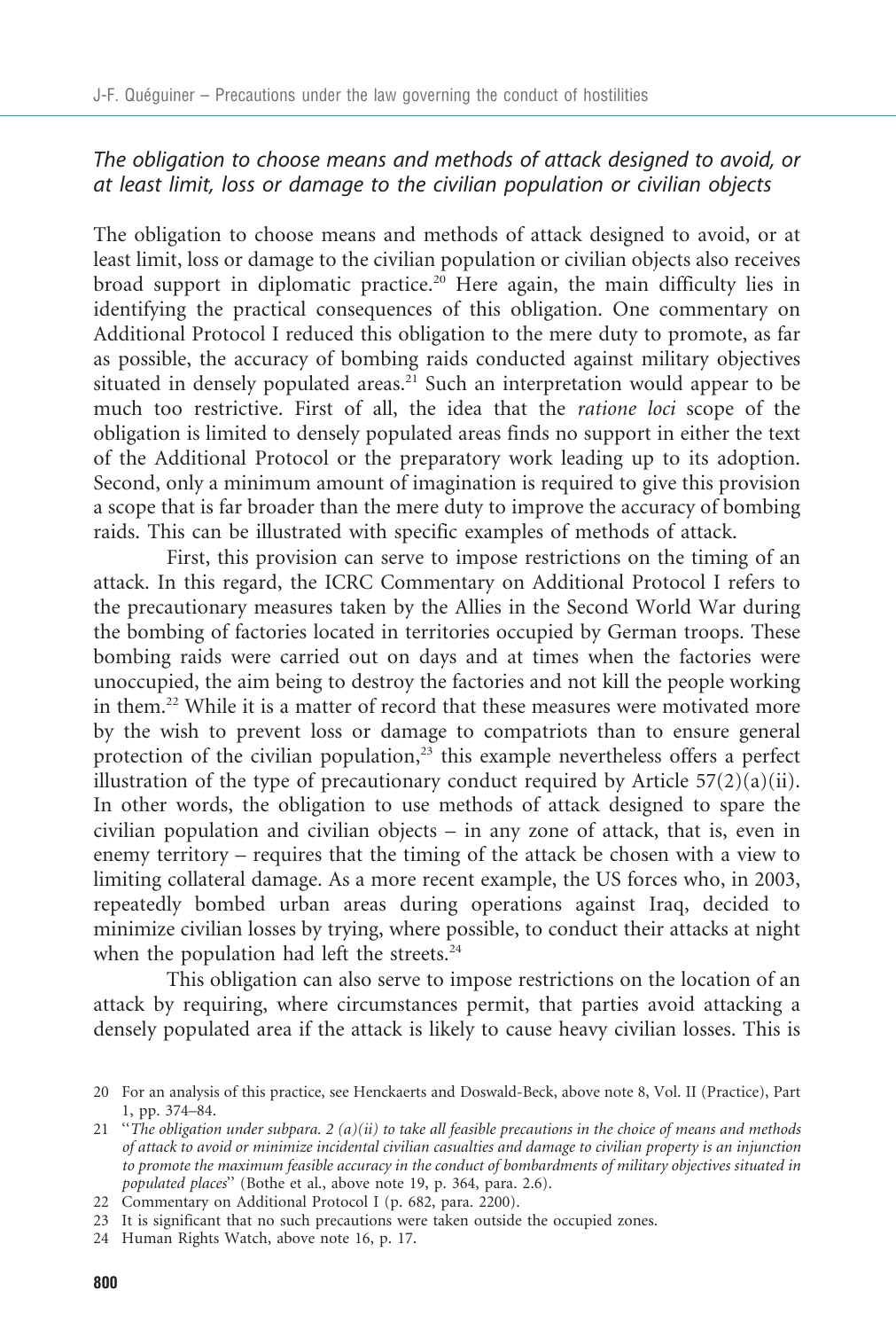

one of the reasons why the Coalition forces gave up the idea of an amphibian attack on Kuwait City during the Gulf war in 1991. The Department of Defense Report to Congress explained that such an attack would have forced the Coalition to fight in an urban environment, thereby constituting ''a form of fighting that is costly to attacker, defender, innocent civilians and civilian objects''.25 Instead, Coalition forces decided to give the Iraqi armed forces the option of leaving Kuwait City in order to fight in the desert areas north of the capital. This precautionary measure becomes relevant when deciding on which sites should be attacked and which zones should be used to advance or station armed forces.

Moreover, the obligation to choose methods of attack designed to avoid or minimize loss or damage to the civilian population or civilian objects also imposes caution in choosing the angle of attack.<sup>26</sup> As a very concrete example, during the Gulf war in 1991, pilots were advised to attack bridges in urban areas along a longitudinal axis. This measure was taken so that bombs that missed their targets – because they were dropped either too early or too late – would hopefully fall in the river and not on civilian housing.<sup>27</sup> This last example is one of many cases in which the rule has been applied.

Concerning means of combat more specifically, the main issue raised by Article 57(2)(a)(ii) relates to belligerent parties' obligation to use the most precise weapons available (precision-guided munitions in particular) when carrying out attacks that may cause collateral casualties or damage. Most legal doctrine tends to support the absence of this obligation, as it is generally considered that the choice of weapons is left to the discretion of the belligerent party, according to its particular military interests and the circumstances of each operation. For example, Danielle Infeld notes,

While the law of war defines legitimate targets, nothing in the law of war regulates the type of weapon that must be used in attacking particular targets. When attacking particular targets, there is no law of war concept requiring that the most discriminatory means be used. The applicable law only mandates a balancing of military necessity and unnecessary suffering so that the concept of proportionality is followed.<sup>28</sup>

<sup>25</sup> See ''Department of Defense Report to Congress on the Conduct of the Persian Gulf War'', ILM, 1992 (3), p. 622.

<sup>26</sup> Human Rights Watch, above note 16, p. 17. This example appears explicitly in the Australian military manual, Australian Defence Force Manual on the Law of Armed Conflict, ADFP 37 (1994), para. 552.

<sup>27</sup> This example is particularly interesting because such an angle of attack also means that damage would tend to be in the middle of the bridge and thus easier to repair (Michael W. Lewis, ''The law of aerial bombardment in the 1991 Gulf War'', AJIL, Vol. 97 (2003), p. 501).

<sup>28</sup> Danielle L. Infeld, ''Precision-guided munitions demonstrated their pinpoint accuracy in desert storm; but is a country obligated to use precision technology to minimize collateral civilian injury and damage?'', George Washington Journal of International Law and Economics, Vol. 26 (1) (1992), pp. 134–5. This reasoning is also found – although in a more nuanced way – in the Australian military manual, above note 26: "The existence of precision guided weapons… in a military inventory does not mean that they must necessarily be used in preference to conventional weapons even though the latter may cause collateral damage. In many cases, conventional weapons may be used to bomb legitimate military targets without violating LOAC [law of armed conflict] requirements. It is a command decision as to which weapon to use; this decision will be guided by the basic principles of LOAC; military necessity, unnecessary suffering and proportionality'' (para. 834).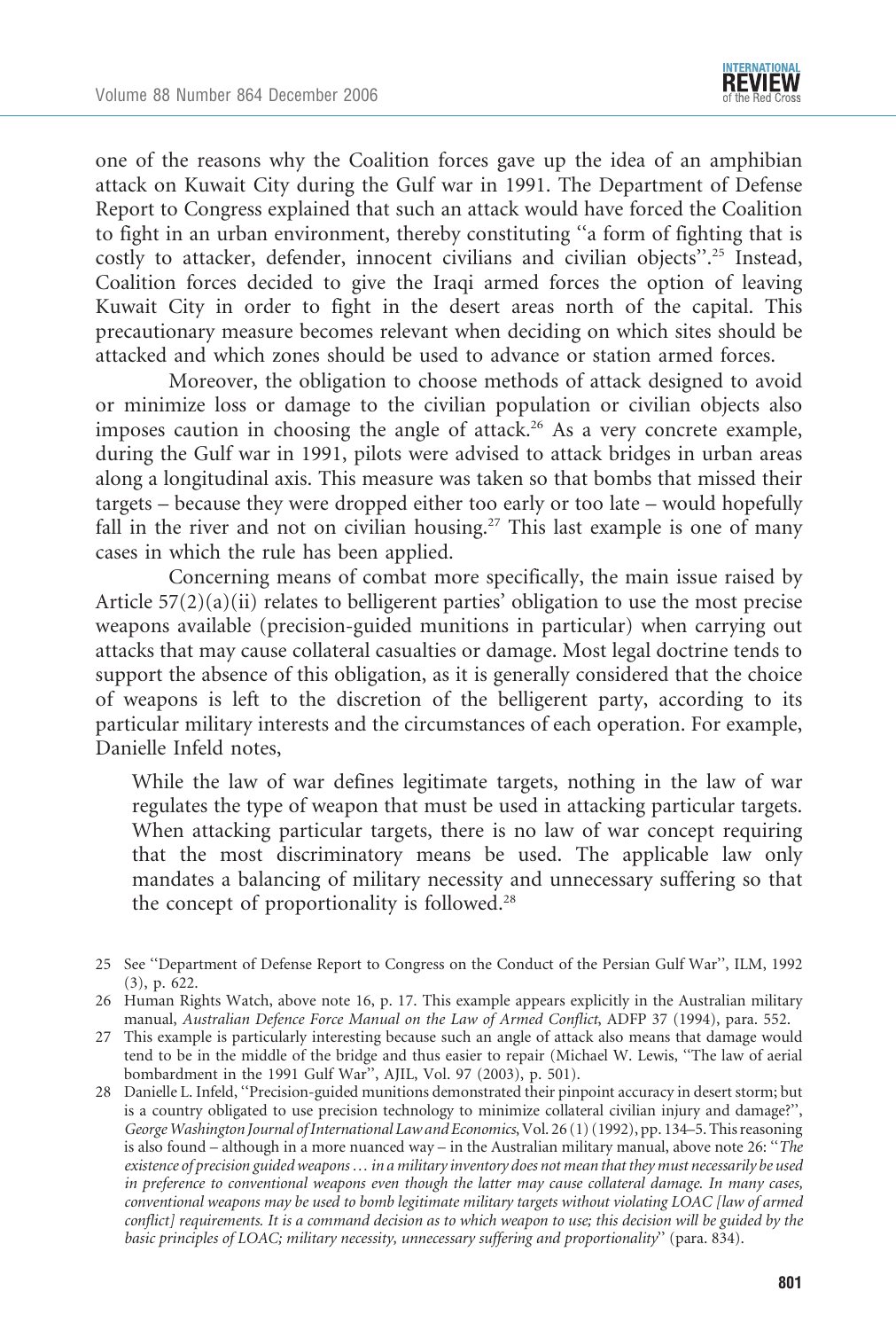However, it seems limiting to subject the rules on the choice of weapon to a simple analysis of proportionality. In certain circumstances Article  $57(2)(a)(ii)$ plays a significant role by requiring that the attacking party take all practically possible precautions in its choice of means of attack in order to avoid, or at least to minimize, civilian losses.

Several arguments have been put forward to contradict this conclusion. First, an obligation to use the most precise means of attack would entail different standards of protection depending on the technological sophistication of each party's weaponry. This, in turn, would run counter to the classic IHL principle of equality of belligerents.<sup>29</sup> This argument is not entirely convincing: as already noted, one of the ultimate objectives of IHL is to protect civilian populations and objects, as far as possible, against the effects of hostilities. And ''[s]uggesting that a party with the technological ability to exercise great care in attack need not do so because its opponent is not similarly equipped runs counter to such purposes".<sup>30</sup> In any event, the obligation to take precautions in attack "when feasible" already acknowledges that the lawfulness of an attack will be judged according to relative standards of measurement, which will namely depend on the economic and technological development of each party to the conflict.<sup>31</sup>

It has also been argued that imposing an obligation to use the most precise weaponry possible would have the perverse effect of slowing the development of sophisticated and expensive weapon systems. By avoiding the development of advanced systems, a party could lawfully use weapons that are less precise and much cheaper, thereby lowering its precision standards when applying the proportionality principle. This argument, which lacks any legal dimension, is not well supported. The advantages of using weapons of higher precision are not strictly humanitarian – in fact, the benefits are first and foremost military. Thus no obligation to use the most precise means of attack will ever eliminate the military interests that lie behind research and development programmes on precision munitions.

In conclusion, under IHL as it stands today, states have no legal obligation to acquire the most precise weapons available on the market, even when they have the financial resources to do so.<sup>32</sup> Nevertheless, the law of armed conflict does

31 Eric Jaworski, ''''Military Necessity'' and ''Civilian Immunity'': Where is the Balance?'', Chinese Journal of International Law, (1) (2003), p. 201. This author notes that the application of relative standards is not limited to the field of international humanitarian law; other areas of international law (namely environmental law) also apply different standards according to the contracting parties' respective means.

<sup>29 &#</sup>x27;'[I]t seems illogical to presume that the handful of states with precision weapons – such as the United States, Britain and, to a lesser degree, Russia – should be held to a higher standard of law''; Nathan A. Canestaro, "Legal and Policy Constraints on the Conduct of Aerial Precision Warfare", Vanderbilt Journal of Transnational Law, Vol. 37 (2004), p. 465. For Yoram Dinstein, ''Such claims would introduce an inadmissible discriminatory bias either in favour of, or against, more developed belligerent States equipped with expensive ordnance at the cutting edge of modern technology'' (above note 13, p. 126).

<sup>30</sup> Michael N. Schmitt, ''The Impact of High and Low-Tech Warfare on the Principle of Distinction'', Briefing Paper, November 2003, Program on Humanitarian Policy and Conflict Research at Harvard University, p. 10.

<sup>32</sup> Schmitt, above note 30, p. 10. This author contemplates a manner of determining a state's obligation to own precision-guided weapons according to a percentage of GNP or defence credits. The author adds that states would probably not readily accept a legal obligation that would limit their discretion in setting their own budgets.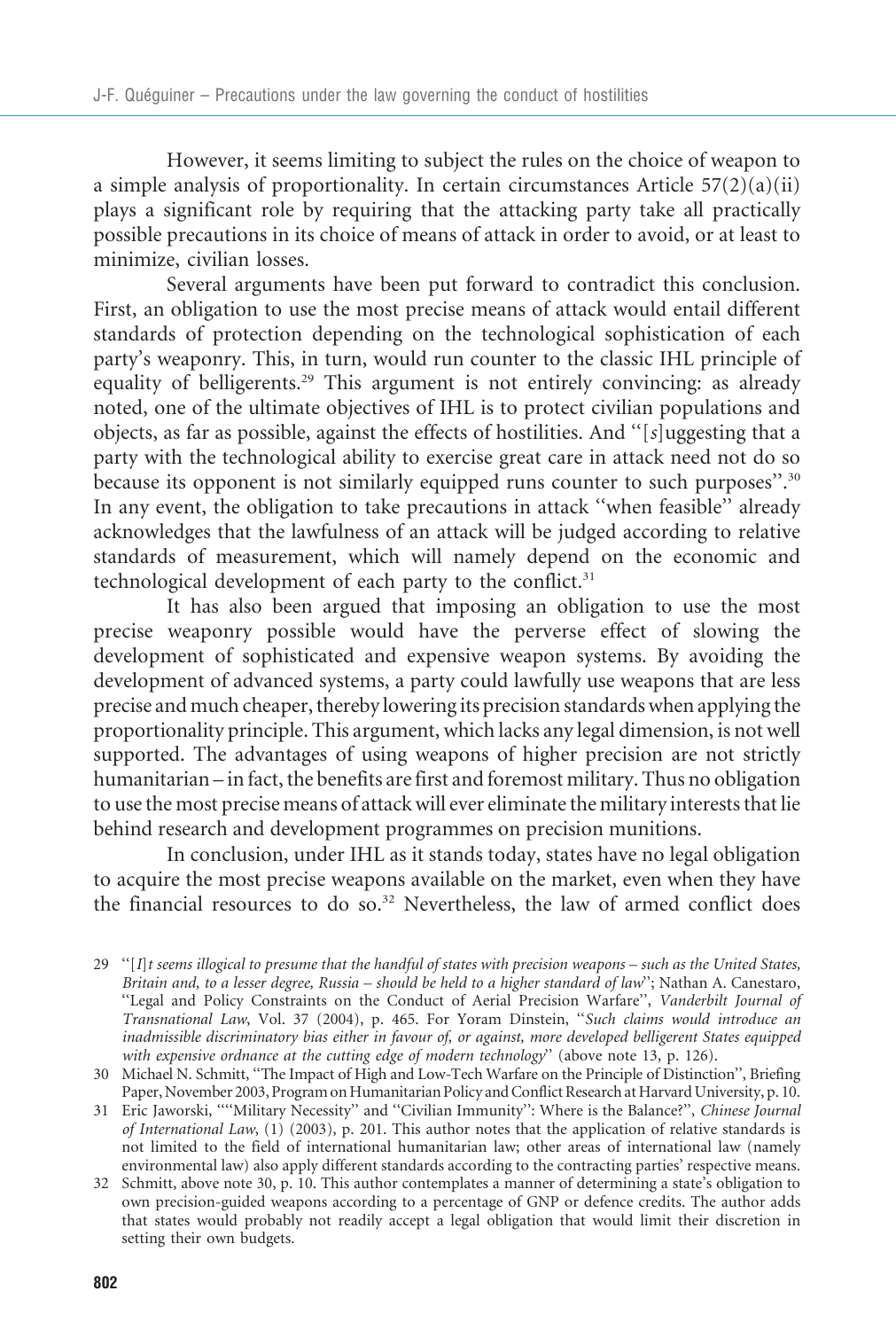

require that such systems be used as soon as they form part of a state's arsenal and their use is practically possible.

The obligation to cancel or suspend an attack if it becomes apparent that it would violate the principle of proportionality, that the objective is not a military one or that the objective is subject to special protection

This provision may, understandably, appear to be completely redundant: both the prohibition of direct attacks on civilian persons and objects and the obligation to take constant care, in the conduct of military operations, to spare civilian persons and objects are expressly provided for elsewhere. In the light of this, it seems perfectly obvious to state that an attack must be cancelled or suspended if the initially selected target cannot be regarded as a military objective or if the attack is likely to violate the principle of proportionality. Nevertheless, expressly formulating this obligation does bear some value, especially in the context of modern warfare, which is often marred by the fact that the authorities who decide or plan attacks are not the same as those who carry them out. This rule confirms, in case any doubt should arise, that the required standard of conduct applies at all operational levels.<sup>33</sup>

In some cases, this provision will apply to the planners of the attack if it is revealed that an error was made in the initial plans, as illustrated by NATO's Operation ''Allied Force'' against the FRY. On 14 April 1999, after carrying out a series of attacks on a convoy of vehicles believed to be military, NATO planners began to form doubts as to the military nature of the convoys, since it was unusual for the Yugoslav armed forces to travel in such large convoys. As a result, NATO forces chose to send in a slower, more stable aircraft to verify the nature of the targets. The military operation was suspended for more than 20 minutes and, on reports that the convoy consisted of both military and civilian vehicles, all attacks were cancelled and NATO withdrew its aircraft.<sup>34</sup>

First and foremost this provision must be interpreted as imposing a special and personal obligation on all members of the armed forces to cancel or suspend an attack when they acquire, in the course of an operation, information that was not available at the planning stage. Where aircrew are following an order to destroy what is believed to be a command and control centre, but at a later stage discover that the designated target is displaying a protective emblem, $35$  the aircrew

<sup>33</sup> The ICRC Commentary on this provision begins by affirming the rule's applicability to those planning or deciding upon attacks, but also – and primarily – to those executing them (Commentary on Additional Protocol I, p. 686, para. 2220). See also the manual Fight it Right (ICRC, Geneva, 1999), which appears to single out this particular precaution in attack because it applies not only to the authorities who plan an attack, but also to those who actually carry it out (p. 71, para. 1103.1c).

<sup>34</sup> Anthony P. V. Rogers, ''Zero-casuality warfare'', IRRC, No. 837 (March 2000), pp. 174–5. In the present context, we should stress that the planners who harboured doubts as to the exact nature of the target acted appropriately. However, this in no way precludes their liability for the fact that these doubts should have surfaced before the first wave of attacks took place.

<sup>35</sup> For example a red cross or red crescent, or an emblem designating cultural property, works or installations containing dangerous forces, etc.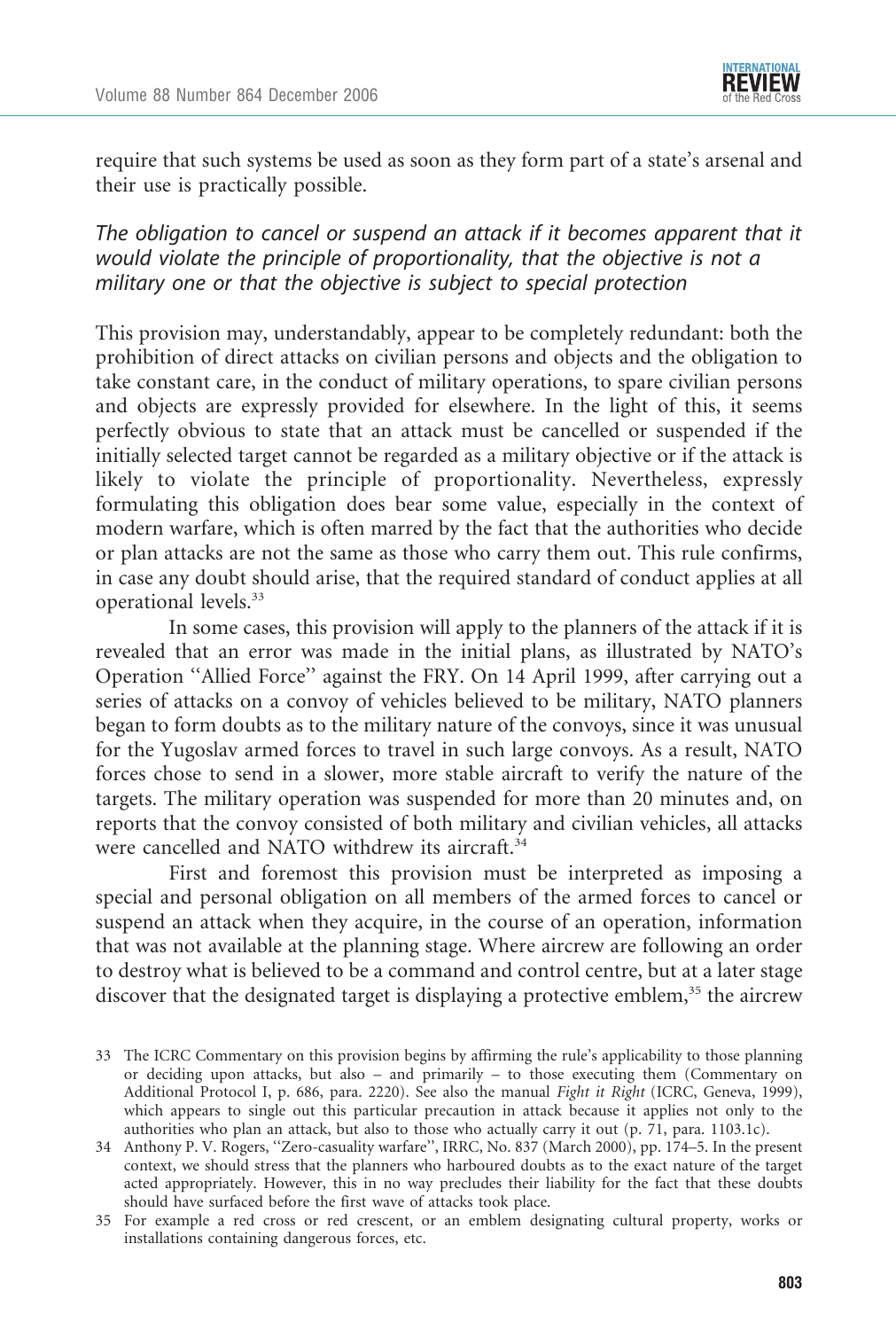will be under an obligation to suspend operations, report their observations to their superiors and request confirmation of the nature of the target before proceeding with the bombing raid. If the aircrew receive no additional information confirming the military nature of the objective, then the attack must be suspended.<sup>36</sup>

Of course, an attack will usually be cancelled or suspended before the first bombs have been dropped. However, in modern warfare, and especially when precision laser-guided weapons are being used, there are situations in which this rule can be applied even after munitions have been launched. For example, at a NATO press briefing held on 18 April 1999, the following story emerged. A pilot who was in charge of carrying out an aerial operation against an enemy radar noticed, after the attack had been launched, that the targeted site was near a church. In order to avoid damaging the church, the pilot decided to remove his weapon from the target, letting it harmlessly explode in the woods instead.<sup>37</sup>

Thus, in order to uphold the principle of distinction, combatants who are conducting operations in the field and who, by the nature of their activities, have first-hand information must exercise such cautious behaviour. The precision with which the obligation is worded implies that instructions that are issued in advance of an attack can never be definite: a soldier cannot avoid responsibility for acts committed in violation of the law simply by saying that he was following orders.

This rule is much more difficult to apply when assessing the proportionality of an attack. It has been pointed out that, in a concerted or coordinated operation, it is not possible to ask every individual tank driver or pilot to measure the concrete and direct military advantage expected from the attack against the collateral casualties and damage that is likely to result. First, a military operation of this scale demands discipline and swift action, and cannot allow a tank or air squadron to operate in a disorganized manner or temporarily to suspend the attack in order to discuss the practical application of the rule. Moreover, in such circumstances the proportionality must be assessed in the light of the attack as a whole. If, in order to prevent the enemy's army from advancing, planners decide to destroy all the bridges that span a river, it is obvious that a significant military advantage can only be gained by achieving a total destruction of the infrastructure. Thus, while each driver or pilot may judge that his own action is disproportionate, the operation as a whole may meet the proportionality requirement. It has been argued that, on the basis of Article 85(3) of Additional Protocol I, criminal responsibility in this type of situation would rest solely on those persons issuing the orders and not on those carrying them out.<sup>38</sup> In other words, the existence of superior orders would exonerate the person who most directly caused the damage.

<sup>36</sup> This example is cited by the Australian military manual as a perfect illustration of situations of aerial warfare in which this provision might be applied, above note 26, para. 832.

<sup>37</sup> This example is taken from Rogers, above note 34, p. 172 (n. 25).

<sup>38</sup> Bothe et al., above note 19, pp. 366–7, para. 2.8.1.3.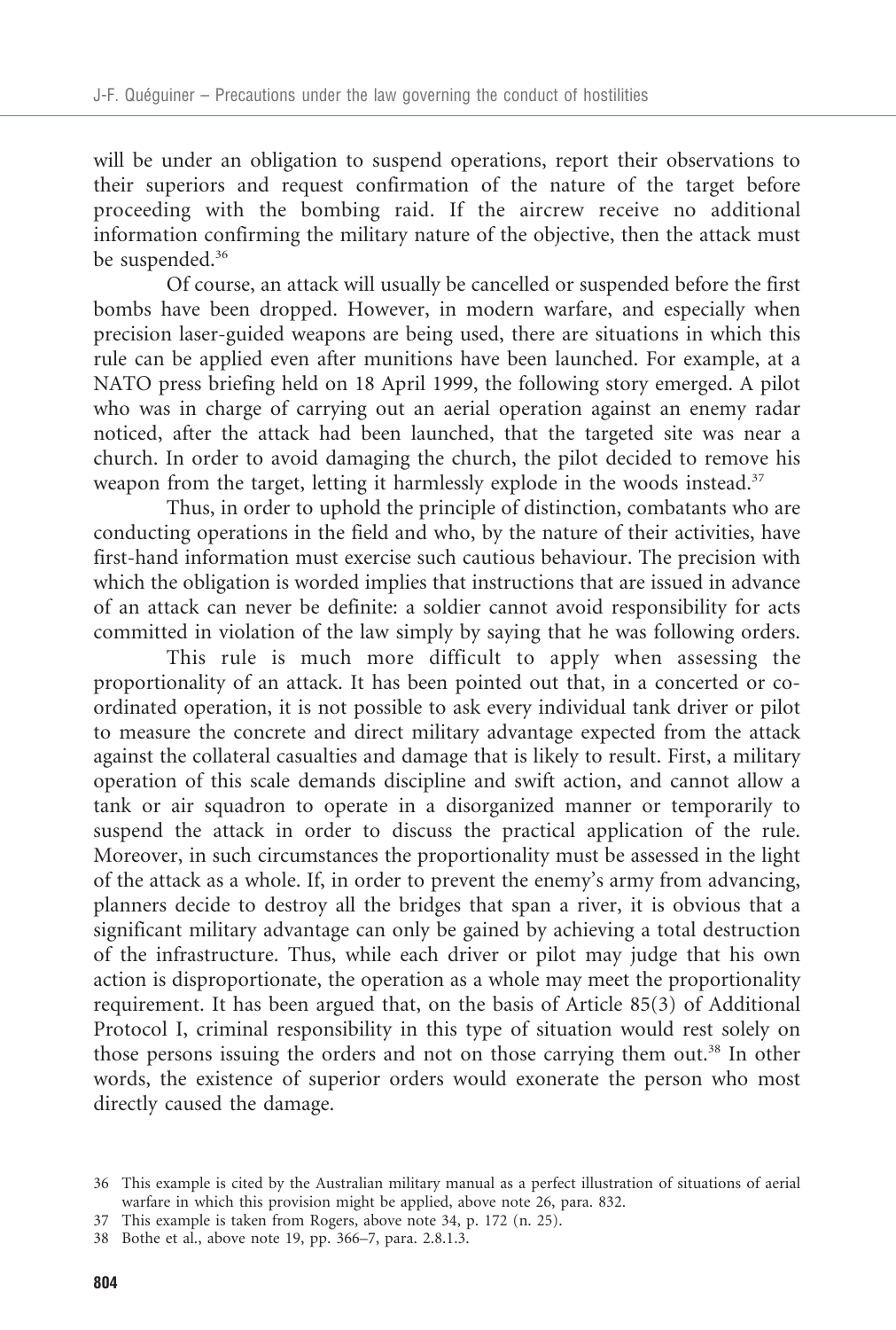

While these observations might appear to follow the strictest logic, they can nevertheless lead to a mistaken understanding of the law. It is not sufficient to assert that those who carry out the attack must assume that the planners and deciders have correctly assessed the situation and that all that is required of them is faithfully to follow the instructions they have received. Article  $57(2)(b)$  is based on the premise that a mistake might have been made as to the nature of the target, or that new information could become available and radically change one's assessment of the nature of the target. In such a case, imposing a strict obligation on a driver or pilot to obey orders would be contrary to the letter and spirit of this provision. Referring back to the example cited above, if, before launching a first salvo against a bridge, a tank driver notices that a crowd of fleeing civilians have taken refuge under the targeted bridge, the driver cannot assume that the planners have correctly considered the principle of proportionality and continue his mission in wilful blindness and impunity. He must, at the very least, suspend his attack in order to allow the civilians to evacuate, or to request that his orders be confirmed in the light of these new circumstances.

#### The obligation to choose the military objective that involves the least danger to civilian lives and civilian objects

Article 8(a)(2) of the 1956 New Delhi Draft Rules already required that, when the military advantage to be gained allowed for a choice between several objectives, the person responsible for ordering or launching an attack choose the objective that involved the least danger to the civilian population. It would appear that the authors of the Draft Rules gave this provision less importance, as it was seen more as a recommendation than as a strict obligation. It is true that these alternative targets for attack are all military objectives whose destruction is a priori lawful, and that the possibility of gaining an identical military advantage by destroying any of these targets might not be realistic in practice.<sup>39</sup> Nevertheless, a similarly worded obligation was introduced in Article 57(3) of Additional Protocol I, extending the scope of the 1956 provision to civilian objects. As a result this rule, which also appears in a number of military manuals, $40$  constitutes a binding legal obligation.

Most frequently, the choice to be made relates to the enemy's infrastructure and lines of communication. For instance, in choosing between directly attacking a telephone exchange and attacking transmission lines at vital points located far from population centres, the attacking party would be bound to choose the latter if a similar military advantage could be gained in either instance. As modern communication systems progressively avoid transmitting from a central point and begin to reduce their vulnerability by decentralizing their networks, the obligation to choose between military targets will most likely become more important in the future. As a result, it will become less pertinent to

<sup>39</sup> Frits Kalshoven and Liesbeth Zegveld, Constraints on the Waging of War, ICRC, Geneva, 2001, p. 109.

<sup>40</sup> For a list of military manuals featuring this obligation (and other elements of practice), see Henckaerts and Doswald-Beck, above note 8, Vol. II (Practice), Part 1, pp. 413–18.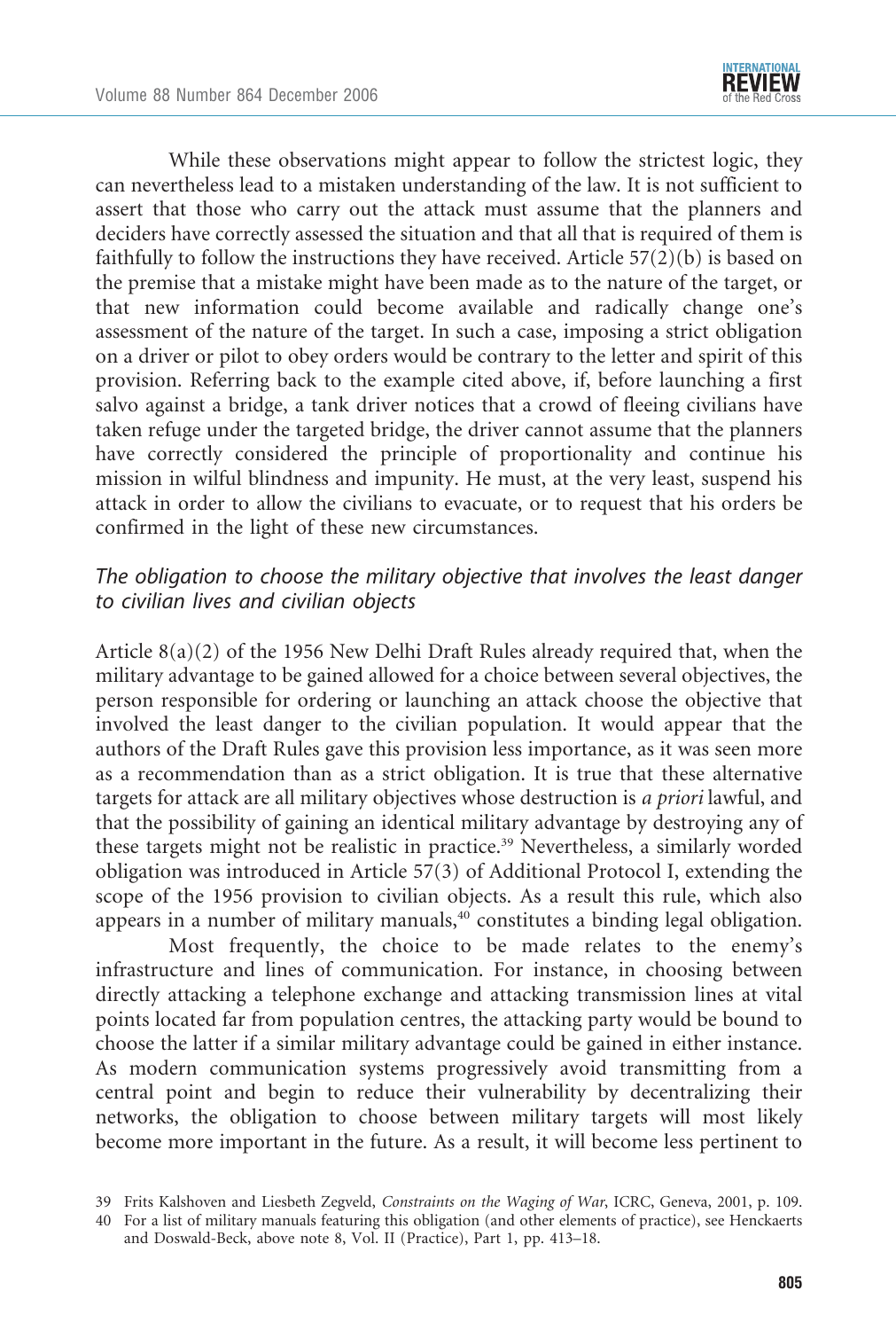invoke military necessity to justify bombing an urban nerve centre whose destruction would paralyse the entire system.<sup>41</sup>

The obligation to give advance warning of an attack that may affect the civilian population

The obligation to give advance warning of an attack that may affect the civilian population is an age-old requirement that may be found in the earliest codifications of the law governing the conduct of hostilities. Article 19 of the Lieber Code requires that military commanders inform the enemy ''of their intention to bombard a place, so that the non-combatants, and especially the women and children, may be removed before the bombardment commences''. The instruments adopted after the Lieber Code and up to the beginning of the twentieth century have systematically referred to this precaution.<sup>42</sup> Admittedly, its implementation created little difficulty in earlier days, as the only bombardment that was likely to have a serious effect on the civilian population came from artillery, usually in a siege operation. In such a context, it was easy to imagine the attacking troops giving advance warning, as the element of surprise played no part in the attack. The authorities of the besieged area had no practical means of protecting the military objectives being targeted, therefore the attacking party lost no military advantage by issuing a warning.

Some authors argue that the emergence of aerial bombardment has changed the situation, and that the obligation to give advance warning belongs in warfare of another age.<sup>43</sup> Indeed, surprise has become a primordial condition for success, particularly in view of the effectiveness of modern anti-aircraft defences. Nevertheless, state practice refutes the theory that this precaution has become outdated. Not only has the obligation been taken up in all modern codifications, both normative and academic,<sup>44</sup> but it is also referred to in many military manuals,

<sup>41</sup> Eric David follows similar reasoning when he contends that the Serb radio and television tower could not be considered to be indispensable to the FRY's communication network because there were several hundred relay stations in the country ("Respect for the principle of distinction in the Kosovo war", YIHL, Vol. 3 (2000), pp. 90–1).

<sup>42</sup> The Brussels Declaration reiterated the requirement that a party give prior warning of an attack on a defended place, specifying both the giver and the receiver of the warning (at Article 16). In fact, while the Lieber Code referred to commanders in general, the Brussels Declaration imposed this obligation more specifically on the officer in command of an attacking force – he alone bore responsibility in the event of a violation. Furthermore, this instrument specified that the warning had to be given to the authorities of the defended place. It was then up to them to take appropriate measures in response. Both the Oxford Manual (at Article 33) and the Regulations annexed to 1899 Hague Convention II (at Article 26) contained wording that was almost identical to that of the Brussels Declaration. Article 27 of the Regulations annexed to the 1907 Hague Convention IV reiterated this obligation, although its wording seemed to limit the field of application to towns under siege.

<sup>43</sup> Peter Rowe, ''Kosovo 1999: ''The air campaign – Have the provisions of Additional Protocol I withstood the test?'', IRRC, No. 837 (March 2000), p. 154, who quotes in this respect Theodor Meron, War Crimes Law Comes of Age, Clarendon Press, Oxford, 1998.

<sup>44</sup> See, for example, Article 8(c) of the New Delhi Draft Rules (1956). Furthermore, a reiteration of this obligation under Article 57 of Additional Protocol I was accepted without a debate.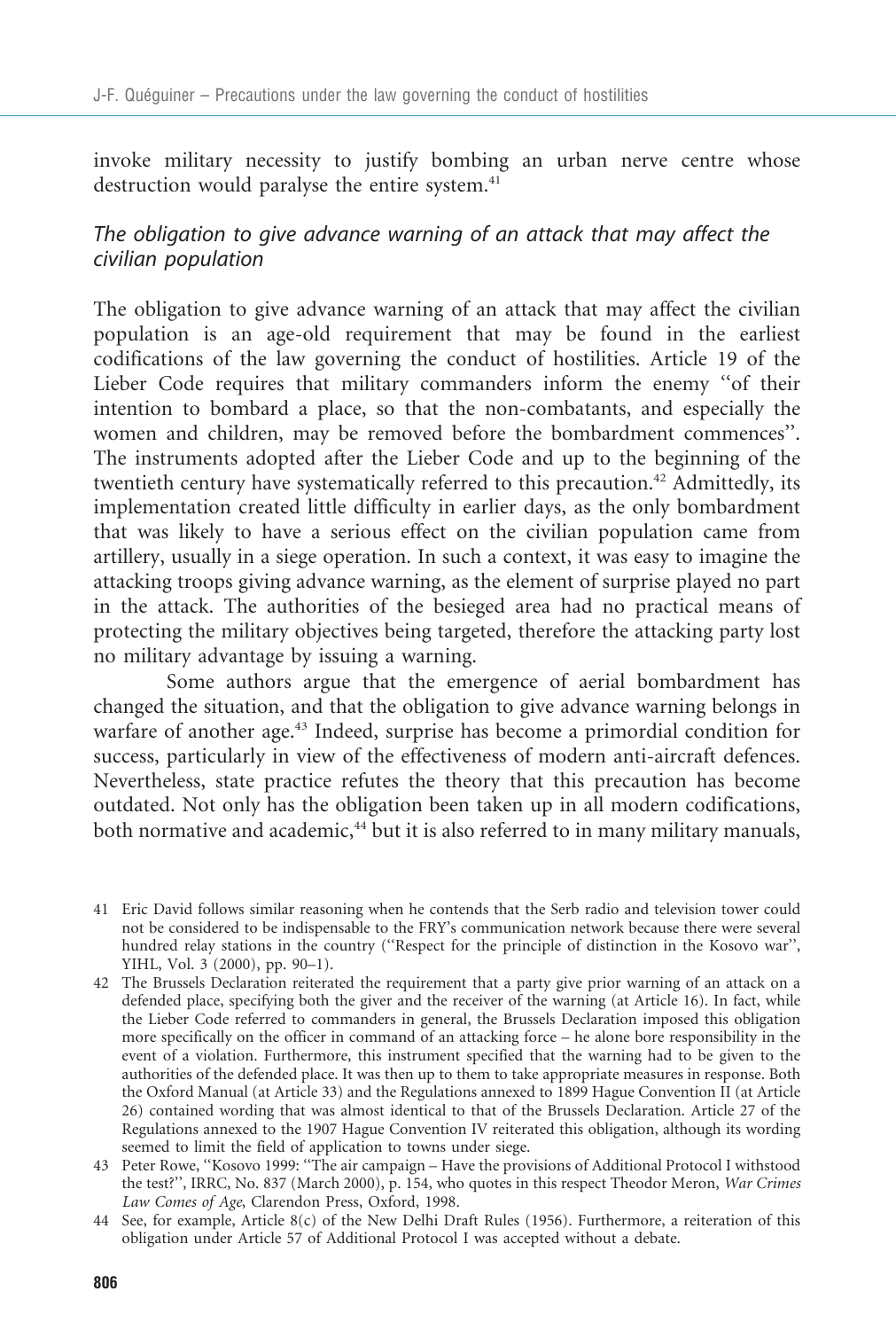including the most recent ones.<sup>45</sup> Moreover, even military practice subsequent to the emergence of airborne operations reveals many instances in which the rule has been applied in practice. For example, NATO issued warnings during its ''Allied Force'' operation over the territory of the FRY (1999). The argument that surprise was the key to victory made little sense in the context of a dissymmetrical war waged by a military alliance which enjoyed total air supremacy, was more or less immune from any defensive action on the part of the FRY and wished – mainly for political reasons – to prevent civilian losses.46

While practice confirms that the obligation to warn remains a fundamental precaution in attack, it also draws attention to the fact that this rule is not phrased in absolute terms. As already explained, military necessity sometimes requires that the rule be flouted if compliance would result in annihilating – or at least seriously compromising – the military operation's chances of success. The relevant texts have therefore systematically included a phrase to attenuate the effect of the obligation. Additional Protocol I stipulates that a warning must be given ''unless circumstances do not permit'', thereby emphasizing that the duty to warn remains the rule unless the belligerent can invoke special circumstances that would justify its non-compliance.<sup>47</sup>

Apart from the difficulty of identifying exceptional situations envisaged in this provision, there is also the challenge of determining which form the warning should take, and the degree of specificity to which it should be made. Article  $57(2)(c)$  of Additional Protocol I, which stipulates that "effective advance" warning must be given, provides no precise answer to the crucial question of how much detail is required for the warning to comply with IHL.<sup>48</sup> In this respect, the Commission of Inquiry on Lebanon established pursuant to Human Rights Council Resolution S-2/1 noted in its report dated 10 November 2006 that ''If a military force is really serious in its attempts to warn civilians to evacuate because of impending danger, it should take into account how they expect the civilian population to carry out the instruction and not just drop paper messages from an aircraft.''49

48 ''It is not easy to determine what kind of advance warning would constitute an effective warning, nor is it clear how specific and direct the warning has to be'' (Dinstein, above note 13, p. 128). The armed forces nevertheless have to show a minimum of common sense (or good faith); as noted in the manual Fight it Right, above note 33, p. 76, para. 1110.2: ''A broadcast in a language which the population does not understand would not be effective, nor would a warning to authorities hundreds of miles away from a place that was cut off or one whose terms were so vague as to be useless.''

<sup>45</sup> For a list of pertinent military manuals and other elements of state diplomatic and military practice, see Henckaerts and Doswald-Beck, above note 8, Vol. II (Practice), Part 1, pp. 400–13.

<sup>46</sup> Rowe, above note 43, p. 154.

<sup>47</sup> The phrase used in Additional Protocol I was taken up in Article 5(2) of Protocol II to the 1980 Conventional Weapons Convention, as well as in this Protocol's new, amended text of 3 May 1996 (see Article 3(11), concerning general restrictions on the use of mines, booby-traps and other devices, and Article 6(4), relating more specifically to remotely delivered mines).

<sup>49</sup> Report of the Commission of Inquiry on Lebanon established pursuant to Human Rights Council Resolution S-2/1, A/HRC/3/2, 23 November 2006, para. 156, available at http://www.ohchr.org/english/ bodies/hrcouncil/docs/specialsession/A.HRC.3.2.pdf.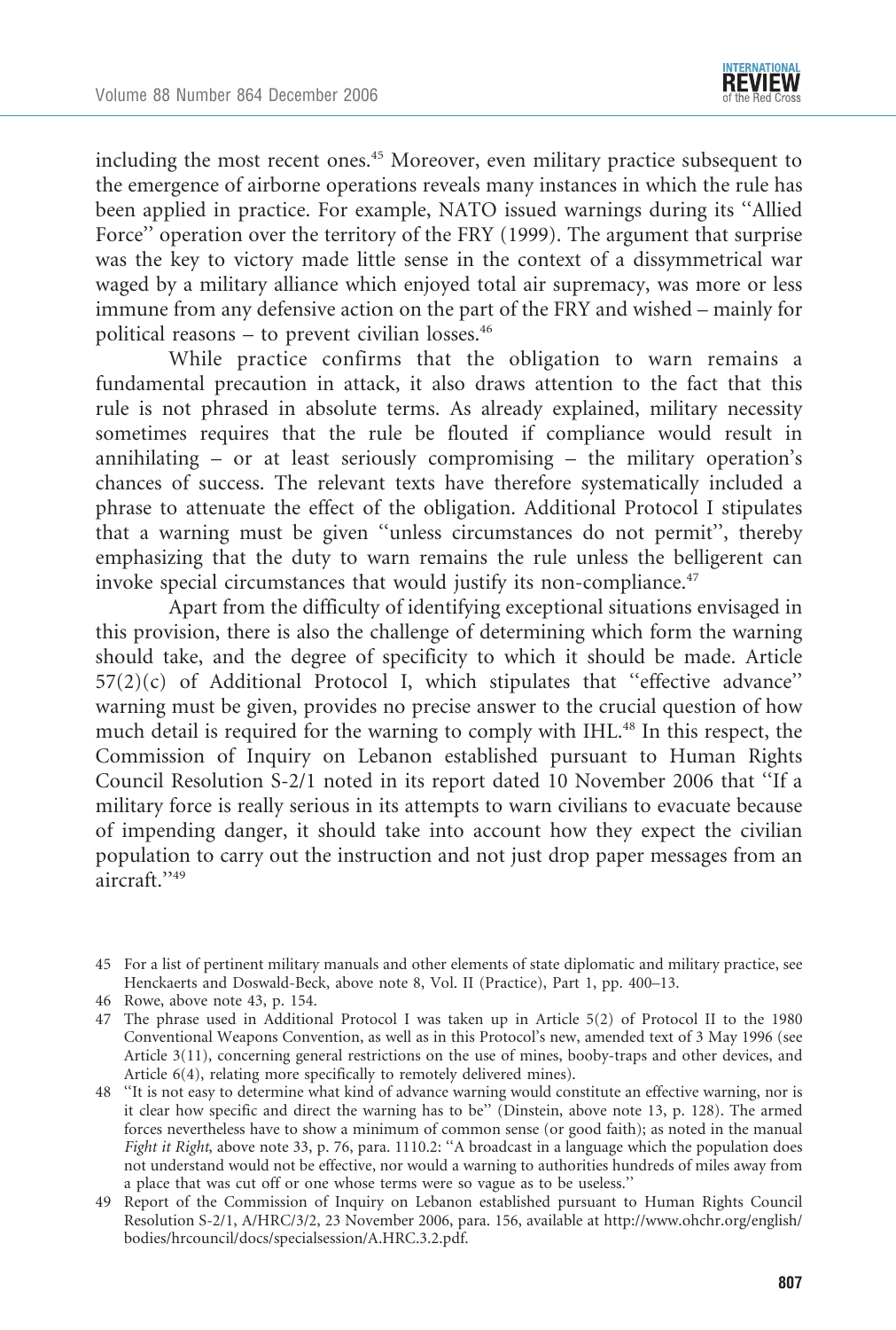One essential question is whether the requirement can be met by merely providing an ''abstract'' warning consisting of a list of the various types of infrastructure considered to be military objectives. Or must a party give warning before any specific attack that may affect the civilian population? It is difficult to provide a clear-cut answer here. The level of precision required will depend on the general objective pursued; the attacking party will have to ensure the immunity of the civilian population and civilian property, while also taking into account its own military interests in each strategic context.

It seems clear, however, that the attacking commander does not have to issue multiple warnings of the danger incurred by a civilian population that is located near a clearly defined military objective that has been declared as such. A warning made in general terms at the start of the hostilities, and then repeated during the conflict, will satisfy both the letter and spirit of the obligation.<sup>50</sup> Indeed, practice shows that states usually fulfil this duty by issuing a general warning to the civilian population by broadcasting radio messages or distributing leaflets. This, however, does not exempt the attacking commander from giving further, more precise warning whenever possible or necessary. For example, when the target is an infrastructure that is essential for public service and is staffed almost permanently by civilians, the warning will, depending on the circumstances, have to be more specific. It is obviously impossible for a party to the conflict to accept an interruption in public services just because an enemy has designated these services as a legitimate military objective. In order to spare the civilian population working at the site, a more precise warning must be issued as early as possible.

Whether general or specific, a warning must be clearly expressed. When NATO attacked the Serbian radio and television tower in Belgrade, they asserted that foreign journalists had been warned to stay away from the site. This warning was not sufficient to meet the requirement of informing the Yugoslav authorities of an attack. Furthermore, a party must issue its warning within a reasonable time before the attack is actually launched. If a warning is issued too late, then it will not allow sufficient time for the civilian population to evacuate.<sup>51</sup> Of course, a warning must not be issued too early either, as this might lead people to believe that the threat is no longer real. Returning to the example of NATO's attack on the Serbian radio and television tower, a warning was issued to the Yugoslav

<sup>50</sup> This is expressly recognized by the Commentary on Additional Protocol I (pp. 686–7, paras. 2224 and 2225): ''Warnings may also have a general character. A belligerent could, for example, give notice by radio that he will attack certain types of installations or factories. A warning could also contain a list of the objectives that will be attacked.'' However, other, more precise warnings might be considered, as in the case of pilots during the Second World War who flew very low over their targets before launching an attack in order to give civilians the time to take cover. Such measures naturally depend on being in control of the airspace and on the defensive measures that have been put in place.

<sup>51</sup> The Commission of Inquiry on Lebanon pursuant to Human Rights Council Resolution S-2/1 stated that: ''The timing of the warning is of importance. In some cases, the IDF [Israeli Defense Forces] are reported to have dropped leaflets or given loudspeaker warnings only two hours before a threatened attack. Having given a warning, the actual physical possibility to react to it must be considered'' (Report, above note  $49$ ,  $\bar{8}$  153). However, judging when is the right moment is admittedly difficult, as the time allowed must not give the enemy the opportunity also to remove military equipment held inside the designated target. See Rowe, above note 43, p. 154.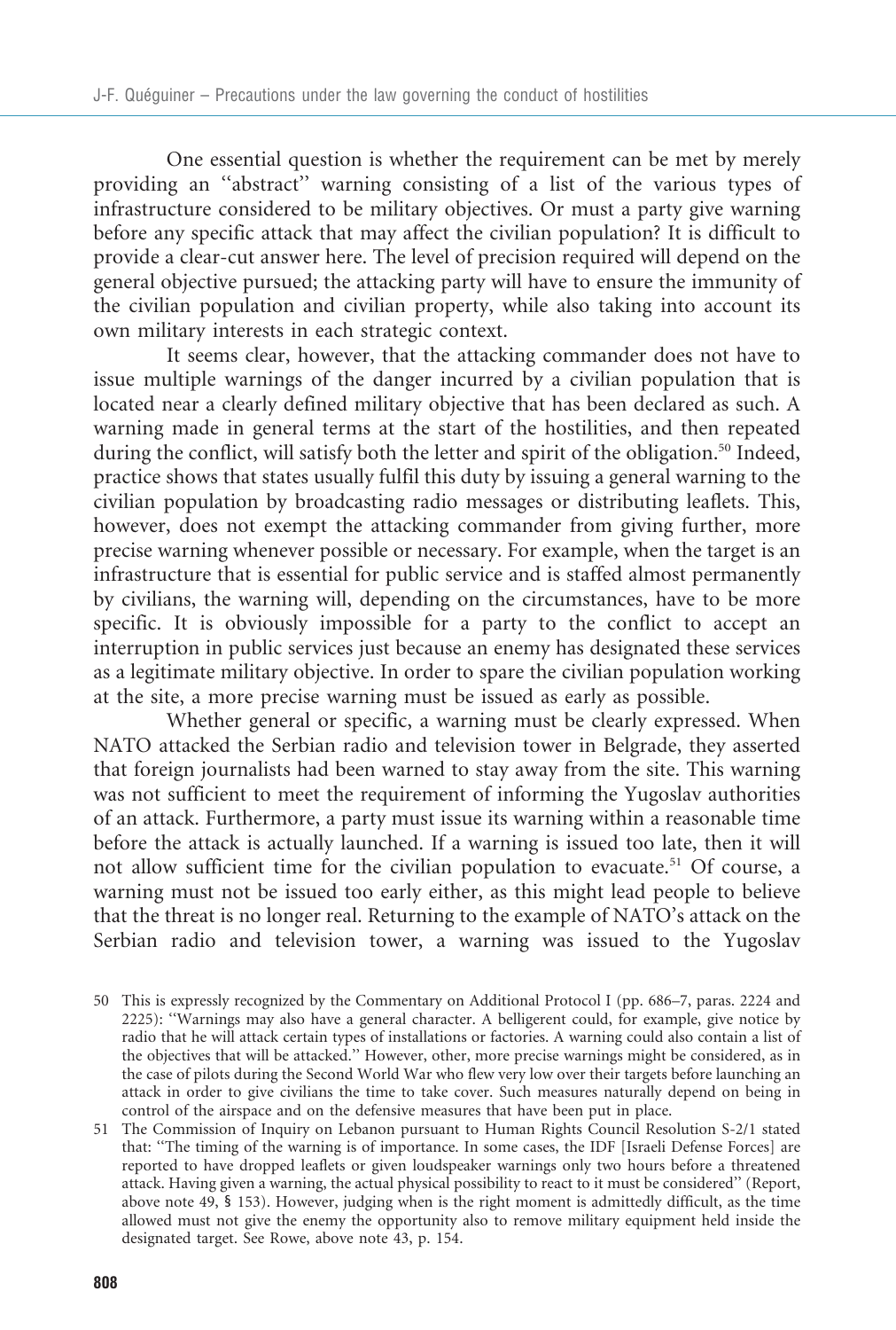authorities on 12 April 1999. However, when the attack was carried out eleven days later, on 23 April, the threat was no longer perceived as plausible.<sup>52</sup>

One final difficulty arises from a party's duty to give advance warning of an attack. Some authors have written about the possibility of pernicious effects. Sloutzky, for example, wonders whether issuing a warning and granting civilians enough time to evacuate might result in allowing the attacker greater freedom of action. More specifically, the warning might have the effect of transforming a populated zone into a veritable fortress predominated by military personnel. This would imply that the precautions to spare civilians who have – or should have – been evacuated might be less punctilious than in an inhabited zone. This same author even considers whether the issuance of a warning might, in turn, tempt the attacking commander to regard the entire zone as a military objective so as to justify the launch of a highly concentrated attack similar to an area attack.<sup>53</sup> Unfortunately, this scenario is not limited to academic hypothesis. For example, during the conflict in Lebanon in 2006, the Israeli Justice Minister reportedly declared that anyone still remaining in southern Lebanon could be considered a ''Hezbollah supporter'', given that civilians had been given ample time to leave the area.54 Such an assertion is legally untenable. A warning is solely meant to ensure that the civilian population is protected, and it can in no way free the attacking party of its obligation to comply with additional precautionary measures. To reason otherwise would be inconsistent with the general principle of distinction. The Commission of Inquiry on Lebanon confirmed this unequivocally:

Obligations with respect to the principle of distinction and the conduct of hostilities remain applicable even if civilians remain in the zone of operations after a warning has been given …. A warning to evacuate does not relieve the military of their ongoing obligation to take all feasible precautions to protect civilians who remain behind, and this includes their property.55

#### The notion of ''feasible'' precaution

The expressions ''everything feasible'' or ''all feasible'' are used in Article 57 as a clear reminder of the obvious fact that, when taking precautions in attack, armed forces cannot be required to do the objectively impossible, nor can they be content

<sup>52</sup> In this regard it might be useful to point out – as does Yoram Dinstein – that, as the sole aim of the warning was to allow evacuation of the civilian population, ''warnings must not be misleading or deceptive; no ruses of war are acceptable in this context'' (above note 13, p. 128).

<sup>53</sup> N. Sloutzky, "Le bombardement aérien des objectifs militaries", RGDIP, Vol. 61, 1957 (3), p. 372.

<sup>54</sup> The IDF had already used this type of reasoning in the past: on 11 April 1996, immediately before carrying out a bombing raid on southern Lebanon, Israeli Defense Forces issued a warning to the civilian population, stating that anyone who remained in the designated area past a certain deadline would be considered a legitimate target. It should be noted that when the Israeli forces saw that a large proportion of the population had not evacuated, they refrained from considering the entire zone as a military objective, and limited their fire to carefully selected targets. This would have been the only legally correct procedure, even if the entire civilian population had been evacuated.

<sup>55</sup> Report of the Commission of inquiry on Lebanon, above note 49, §§ 151 and 158.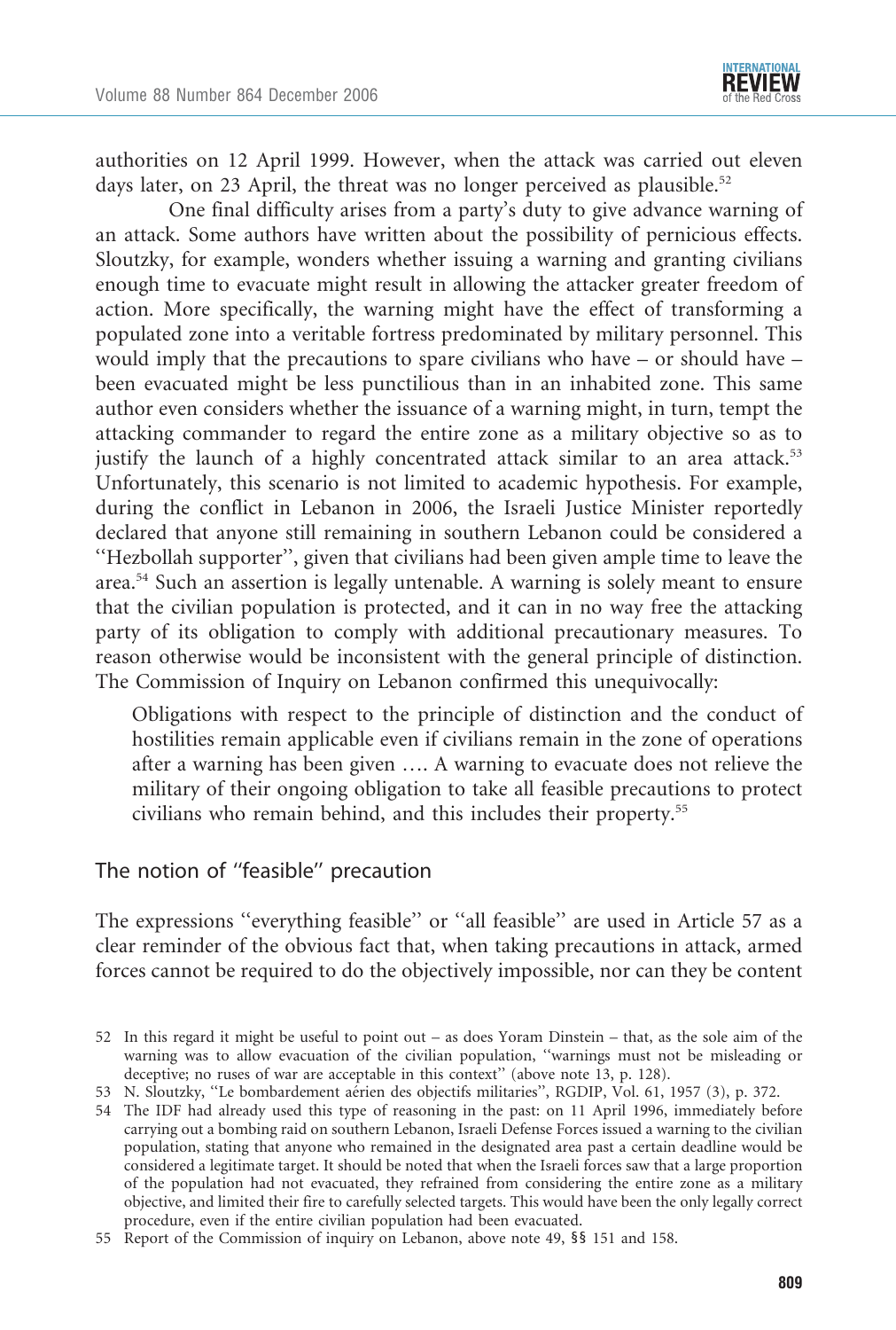with merely doing what is possible. While this basic idea sounds like a truism, its wording and its practical implications for the conduct of hostilities have prompted some debate. At the time when Additional Protocol I was being signed, the British delegation put forward an especially broad interpretation of the expression, maintaining that it covered everything that was feasible or practically feasible, taking into account all the circumstances at the time of the attack, including those relevant to the success of military operations. It was this last part that gave rise to the greatest difficulty: this interpretation seemed to grant licence to belligerents to give their military interests precedence over humanitarian imperatives.56 It is interesting to note that, at the time of ratification, the United Kingdom amended its declaration to include humanitarian interests among the military considerations to be taken into account when aiming to do "everything feasible".<sup>57</sup>

The basic challenge raised by the expression ''feasible'' is in determining whether, and to what extent, it can be interpreted as legitimizing mistakes. For example, information sought and gathered in good faith may lead a party to believe that an object is a military objective, while in fact it is entirely civilian in nature. Or a weapon-delivering carrier could experience a failure leading it to divert from its programmed trajectory and to strike objects that the attacking party did not intend to target. The position of principle on this issue may be summarized as follows:

The duty to take precautionary measures is not absolute. It is a duty to act in good faith to take practicable measures, and persons acting in good faith may make mistakes<sup>58</sup>

Thus a legal assessment of a given situation will allow a clear line to be drawn between a negligent act that is unlawful under international law and a mistake that was made despite the taking of all feasible precautions. The former type of act will engage a state's responsibility (to be distinguished from individual criminal responsibility), while the latter type will not.

In that respect, the report prepared by the Committee appointed by the International Criminal Tribunal for the former Yugoslavia (ICTY) Prosecutor to review the NATO bombing campaign against the FRY stressed that

a determination that inadequate efforts have been made to distinguish between military objectives and civilian objects should not necessarily focus exclusively on one incident. If precautionary measures have worked adequately in a very high percentage of cases then the fact that they have

<sup>56</sup> Commentary on Additional Protocol I (pp. 681–2, para. 2198).

<sup>57</sup> This interpretation was also adopted by other states (such as Belgium, Spain and Italy) at the time of ratification, and, more significantly, was incorporated into Article 3(10) of amended Protocol II to the 1980 Convention on Conventional Weapons.

<sup>58</sup> William J. Fenrick, ''Targeting and proportionality during the NATO bombing campaign against Yugoslavia'', EJIL, Vol. 12 (3) (2001), p. 501.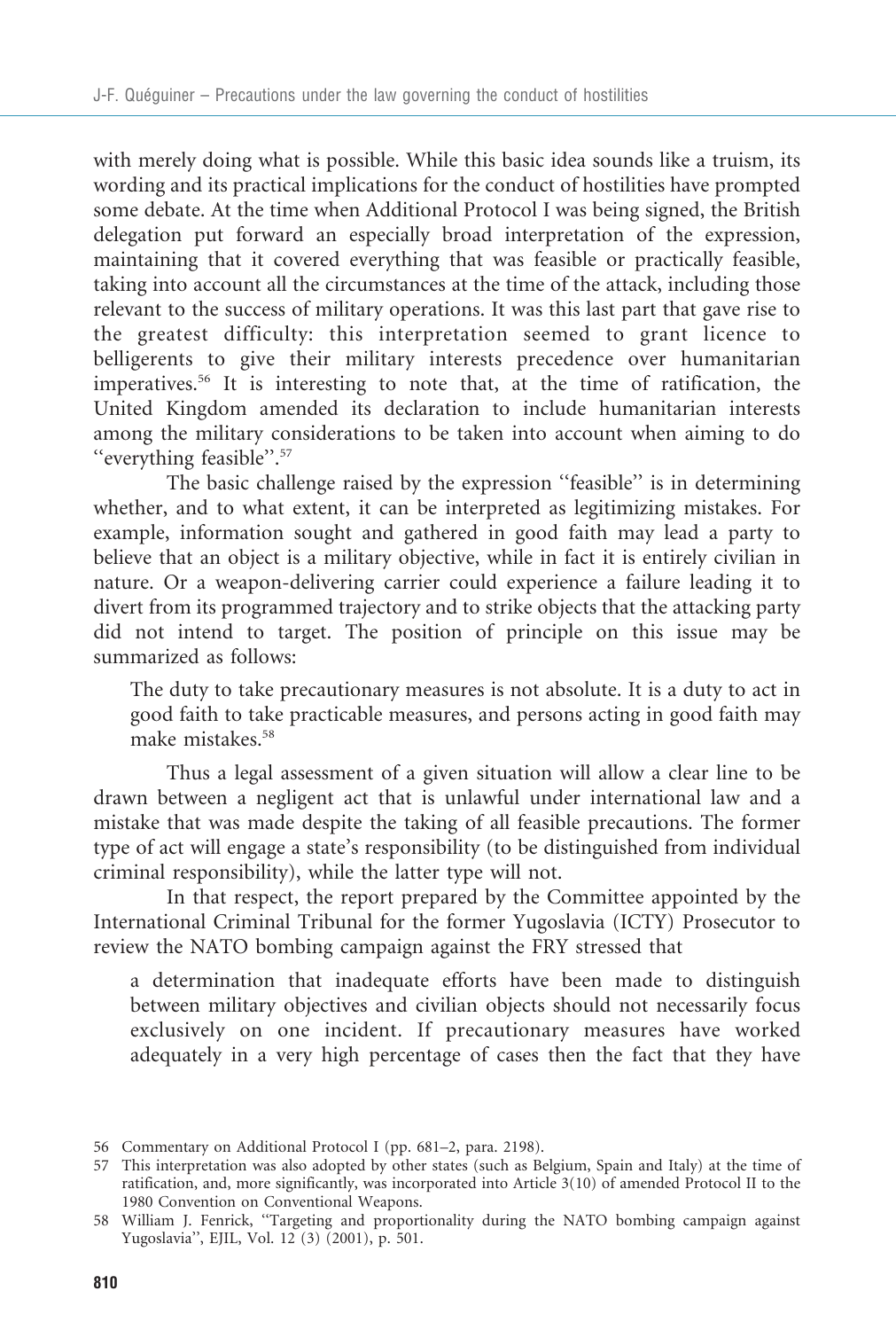not worked well in a small number of cases does not necessarily mean they are generally inadequate.59

This excerpt does not mean, however, that it is impossible to identify a violation if a precautionary measure has generally worked adequately. While any unsuccessful precautionary measure should be examined in the light of its broader application, the specific incident must also be the subject of review. This excerpt implies that, where a number of precautionary measures have led to loss or damage to the civilian population or civilian objects, this must necessarily lead to a readjustment of precautionary measures in order to prevent such loss or damage from recurring.<sup>60</sup>

# Precautions to be taken by the party subject to an attack

Any party subject to an attack is prohibited from abusing the obligations of the attacker by trying to shield military objectives and operations. Although ''technically'' it could be contested that such prohibition belongs to precautions (it is entailed in Article 51(7) Additional Protocol I and not in the provisions dealing with precautions) – it remains logical to envisage its content in this context since it is one of the main obligations addressed to the defender in order to protect the civilian population. In addition to this absolute prohibition of human shield, feasible precautions against the effect of attacks are enshrined in Article 58.

The absolute prohibition of human shield

#### The prohibition of the use of the civilian population, individual civilians or civilian objects to render a point or an area immune from military operations

While the prohibition of using human shields can be traced back to ancient times,<sup>61</sup> the treaty codification of this rule did not make its appearance until much later. Admittedly, Article 19 of the Third Geneva Convention of 1949 requires belligerents to evacuate prisoners of war as soon as possible after their capture to camps situated in an area far enough from the combat zone for them to be out of danger from hostilities.<sup>62</sup> Article  $2\overline{3}$  of the same instrument is even more explicit,

<sup>59</sup> See the report of the Committee appointed by the ICTY Prosecutor to determine whether an inquiry should be made into NATO's bombing campaign against the FRY from 24 March to 10 May 1999, ILM, Vol. 39 (5) (2000), para. 29.

<sup>60</sup> Robert Cryer, ''The fine art of friendship'', Journal of Conflict and Security Law, Vol. 7 (1) (2002), pp. 51–2.

<sup>61</sup> The first modern attempts to establish international criminal liability did set out to criminalize such practices. The prohibition on using human shields is mentioned in the 29 March 1919 report drafted by the Commission that was responsible, inter alia, for identifying violations committed by the forces of the German Empire and its allies (Miguel A. Marin, ''The evolution and present status of the laws of war'', RCADI (1957-II), p. 678).

<sup>62</sup> The obligation to evacuate knows one exception, when the prisoner concerned cannot be moved, due to, for example, the seriousness of his wounds. It should be noted that the protection afforded to prisoners of war also covers the period of time between capture and evacuation. During this interval, they must not be unnecessarily exposed to danger.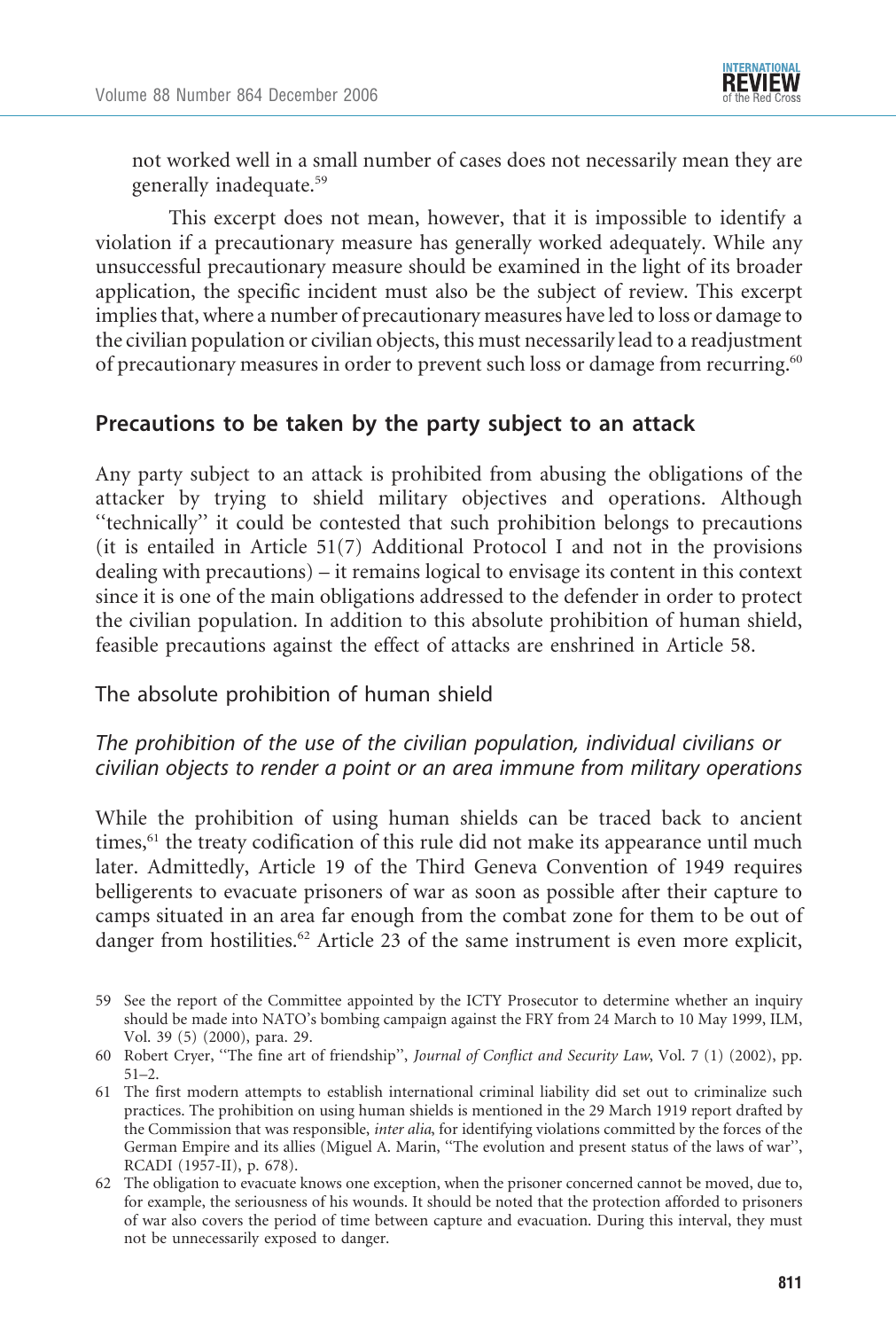stipulating that prisoners of war may not be sent to, or detained in, areas in which they may be exposed to fire from the combat zone. Nor, a fortiori, may they be used to render certain points or areas immune from military operations. Along the same lines, Article 28 of the Fourth Geneva Convention of 1949 provides that the presence of a protected person may not be used to render certain points or areas immune from military operations. However, the scope of each of these very important provisions is necessarily limited in view of the two instruments' respective fields of application. It was only with the adoption of Article 51(7) of Additional Protocol I that the ban on using human shields was finally extended to protect the entire civilian population, and all individual civilians, in the following terms:

The presence or movements of the civilian population or individual civilians shall not be used to render certain points or areas immune from military operations, in particular in attempts to shield military objectives from attacks or to shield, favour or impede military operations. The Parties to the conflict shall not direct the movement of the civilian population or individual civilians in order to attempt to shield military objectives from attacks or to shield military operations.<sup>63</sup>

This provision is skilfully worded. It goes to the heart of the prohibition by covering both the forcible movement of civilians to shield military objectives from attack as well as more ''subtle'' practices. For instance, Article 51(7) clearly contemplates the scenario of moving civilians to a military site, but it also envisages the possibility of deliberately placing a military objective in the middle of, or close to, a civilian area, for example by positioning a piece of artillery in a school yard or a residential area. Depending on the circumstances, the latter scenario may also amount to a violation of the obligation – examined later in this paper – to refrain from placing military objectives in or near densely populated areas. This violation will be aggravated by the intention of using the civilian population as a shield. Article 51(7) also prohibits moving a civilian population or individual civilians in an attempt to shield military operations. In short, this provision has extended the personal scope of the prohibition to benefit all civilians, and has broadened the material scope of the prohibition to cover a maximum of situations.<sup>64</sup> The wide support for this rule, particularly in diplomatic practice, suggests – with little risk of contradiction – that the prohibition enjoys customary status in both international and non-international armed conflicts.<sup>65</sup>

<sup>63</sup> Additional Protocol II contains no similar provision; Article 5(2) only mentions that places of internment and detention must not be located close to the combat zone.

<sup>64</sup> As quite aptly noted in the manual Fight it Right, above note 33, p. 58, para. 1003.2, this prohibition on using human shields must nevertheless be interpreted in the context of a given military operation. For example, a defending commander may not be deemed to be using civilians as human shields when the area being defended is a town or residential area that is under siege and allows little opportunity for persons to move.

<sup>65</sup> A very large number of military manuals contain provisions similar to that of Additional Protocol I; see Henckaerts and Doswald-Beck, above note 8, Vol. II (Practice), Part 2, pp. 2285–302. In addition, the Rome Statute includes the use of human shields in its list of war crimes set out in Article  $8(2)(b)(xxiii)$ .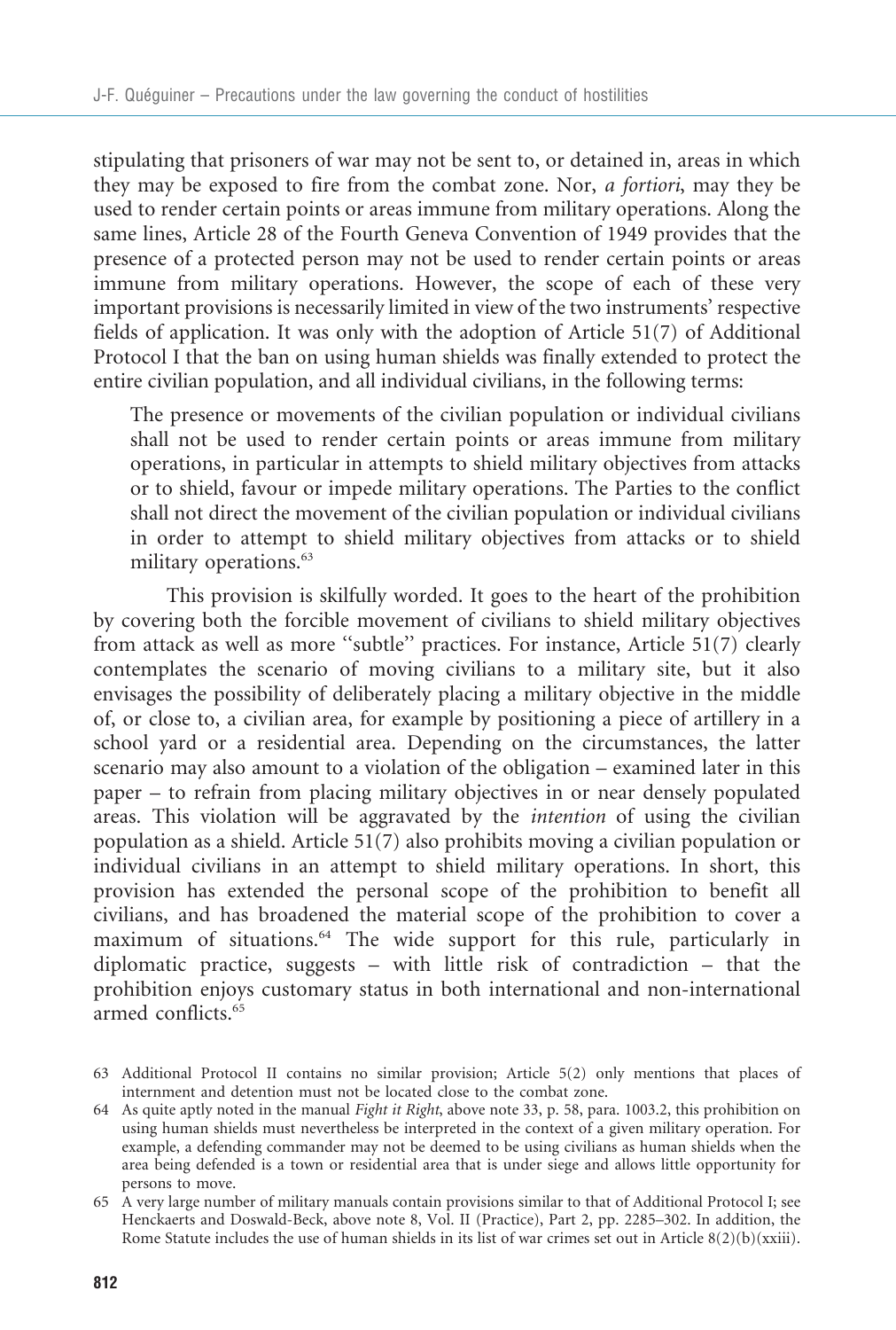

Determining how to react to such unlawful conduct poses a legal challenge. What should an attacking commander do when the adverse party decides to use human shields to protect its military objectives? It should first be pointed out that an attack on such shielded military objectives would remain lawful in these circumstances. Holding a contrary legal position would mean allowing a violation of the law to result in the immunity of military objectives. This would be tantamount to rewarding the violation, and could also encourage further violations. It is highly understandable that states would never tolerate such a result.<sup>66</sup> Furthermore, this legal position appears to be in perfect harmony with diplomatic and military practice. The Australian military manual, for example, explicitly allows for the possibility of attacking an objective despite the presence of civilians being used as shields.<sup>67</sup> Similarly, during the Gulf war in 1991, the president of the United States declared that the Iraqi president's decision to place civilians at strategic sites in order to protect those sites from allied strikes would not prevent US armed forces from launching an attack.<sup>68</sup>

In order lawfully to attack an object shielded by civilians, a number of conditions must be met. This is stressed in unambiguous terms in Article 51(8) of Additional Protocol I, which states that no violation shall release the parties to the conflict from their legal obligations with respect to the civilian population. More precisely, the attacking commander must continue to take all necessary precautionary measures to limit loss or damage to civilian persons and objects.69 This is a clear reference to Article 57 of the Protocol whose application is not

Unfortunately, the Statute does not contain a parallel provision that is applicable in non-international armed conflicts. While this in no way precludes the prohibition from being applicable in noninternational armed conflicts, it does leave open the question of criminalizing the use of human shields in such contexts.

- 66 Contrary opinions some of them very ancient have nevertheless been expressed. For example, Ibn Khalil, a twelfth-century North African jurist, maintained that ''if the enemy makes a rampart of women and children, it should be left unless it is too dangerous'' (quoted by Marcel Boisard, ''De certaines règles islamiques concernant la conduite des hostilités et la protection des victimes de conflits armés", Annales d'e´tudes internationales, Vol. 8 (1977), p. 152). Much more recently, another author challenged the legality of such an attack on the basis that any individual could one day find himself in the position of a human shield, and that, in such circumstances, the last thing he would want to do is encourage an attack of which he would certainly be an innocent victim. This author further asserts that ''in this type of situation, no amount of military necessity will convince [the innocent civilian] of the necessity to lose his life. So when one cannot support the application of a rule of which one is the object, consistency requires that one not support its application when one is not physically affected'' (Eric David, Principes de droit des conflits armés, Bruylant, Brussels, 1994, p. 242 (our translation)). This argument is of little value, as no average civilian would be keen to act as a human shield in order to protect a military site from possible attack! The ultimate aim of international humanitarian law, which is to ensure the protection of civilians against the effects of hostilities, requires reaching a well-balanced compromise between the legitimate interests of civilians and those of the state. This author's argument can only result in giving unreasonable priority to the former to the detriment of the latter.
- 67 The Australian Defence Force Manual, above note 26, para. 550, states: "The presence of civilians on or near the proposed military objective (either in a voluntary capacity or as a shield) is merely one of the factors that must be considered when planning an attack.''
- 68 ''Department of Defense Report to Congress on the Conduct of the Persian Gulf War'', above note 20, p. 618.
- 69 Very ancient historical references to this type of obligation can be found. For example, the Shaybani's Siyar, an Arab antiquity text, considers the hypothesis of a city protecting itself by using Muslim children as human shields. It supports the lawfulness of an attack (even by using arrows) on condition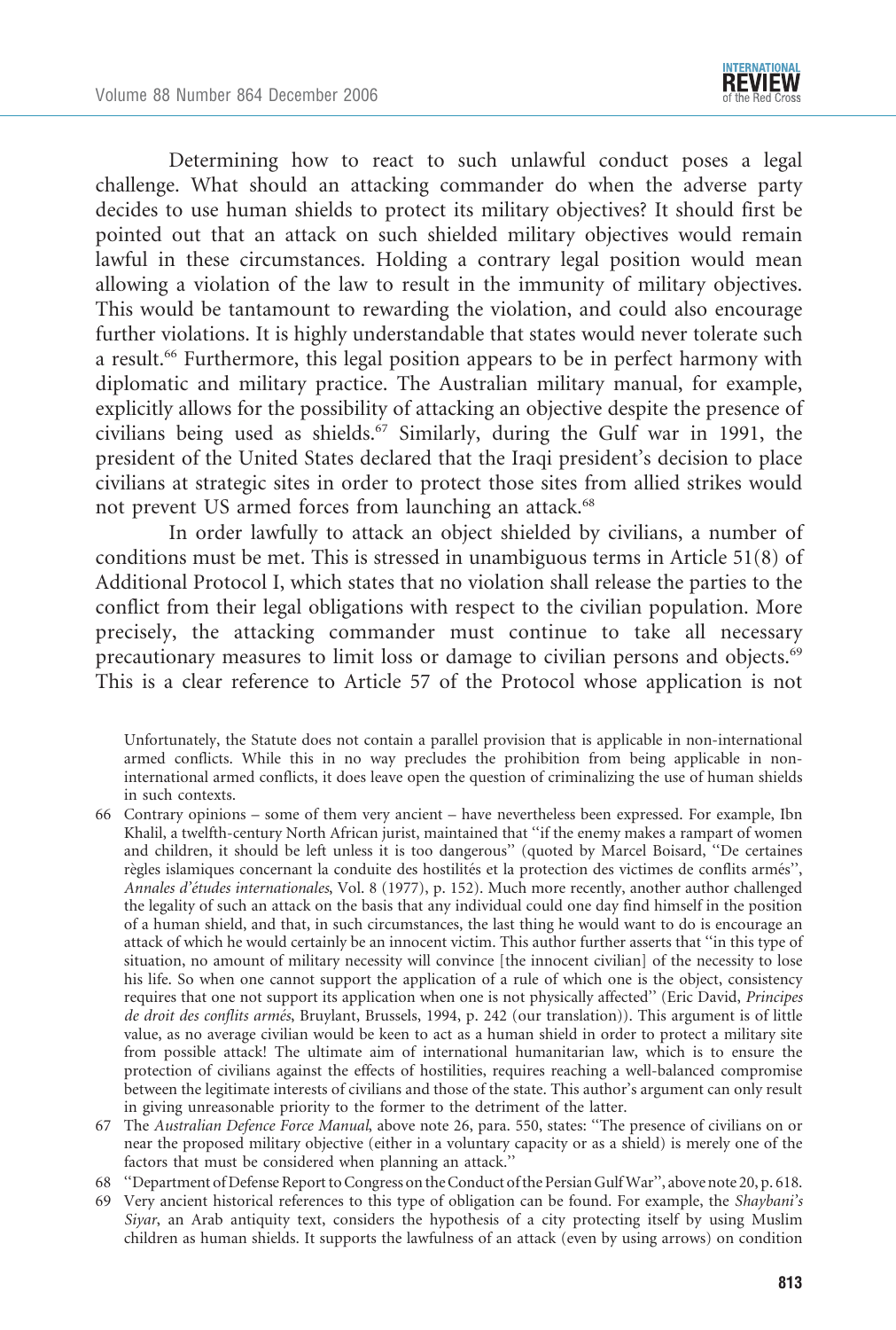suspended when civilians have been used to shield military objects. This provision imposes a duty to adopt methods and means of warfare that are designed to avoid or minimize civilian losses among the human shields. It also entails that the attacking forces have a duty to look into alternative military objectives that are not shielded by civilians and whose destruction would allow them to gain a similar military advantage. The commander would also have the duty to consider alternative methods of attack that would spare civilians situated close to the military objective. The presence of human shields complicates armed forces' tasks considerably, and raises the degree of precaution required because the fundamental rights of civilians are clearly at stake. This heightened duty nevertheless remains tolerable in a military context – it is one of the many risks that troops accept taking in armed conflicts.<sup>70</sup>

A priori, when applying the rules on precautions in attack one should also take into account the principle of proportionality. However, this is a topic of some legal controversy. Insofar as the principle of proportionality requires striking a balance between collateral damage to civilian persons and objects on the one hand and the direct, concrete military advantage expected from an attack on the other, applying the principle of proportionality in this context will tilt the scale in favour of the party using human shields, to the detriment of the party launching its attack in compliance with the law. This difficulty is not insurmountable, nor can it allow any party to set aside a principle so fundamental as proportionality. In order to overcome this difficulty authors have submitted that the enemy party's fraudulent conduct may be taken into account in the attacking commander's assessment of collateral damage versus military advantage. This approach, which can indeed be considered appropriate, stems from the UK Manual of Law of Armed Conflict, which states,

Any violation by the enemy of this rule would not relieve an attacker of his responsibility to take precautions to protect the civilians affected, but the enemy's unlawful activity may be taken into account in considering whether the incidental loss or damage was proportionate to the military advantage expected.<sup>71</sup>

70 See, in particular, Frits Kalshoven (''Reaffirmation and development of international humanitarian that only the territory's inhabitants are targeted, and not the children. Therefore it is important to take into account the attacking party's intention when assessing the lawfulness of an attack. See Shaybani's Siyar, trans. Majid Khadduri, Johns Hopkins Press, Baltimore, 1966, p. 102, paras. 118–119, 120–121.

law'', Netherlands Yearbook of International Law, 1978, p. 121), who remarks in this regard, ''The above precautions against the effects of attacks have not been introduced to facilitate military operations.''

71 UK Ministry of Defence, The Manual of Law of Armed Conflict, Oxford University Press, Oxford, 2005, p. 68, para. 5.22.1. See also the manual *Fight it Right*, above note 33, p. 58, para. 1003.4) indicating that ''The attacking commander is required to do his best to protect these civilians but he is entitled to take the defending commander's actions into account when considering the rule of proportionality.'' One of the authors of this manual reaffirms this position by stating that ''in considering the rule of proportionality, any tribunal dealing with the matter would be obliged to weigh in the balance in favour of the attackers any such illegal activity by the defenders'': Rogers, above note 34, pp. 178–9. See also Dinstein, above note 13, p. 131: ''[T]he principle of proportionality remains prevalent. However … the actual test of excessive injury to civilians must be relaxed. That is to say, the appraisal whether civilian casualties are excessive in relation to the military advantage anticipated must make allowances for the fact that – if an attempt is made to shield military objectives with civilians – civilian casualties will be higher than usual.''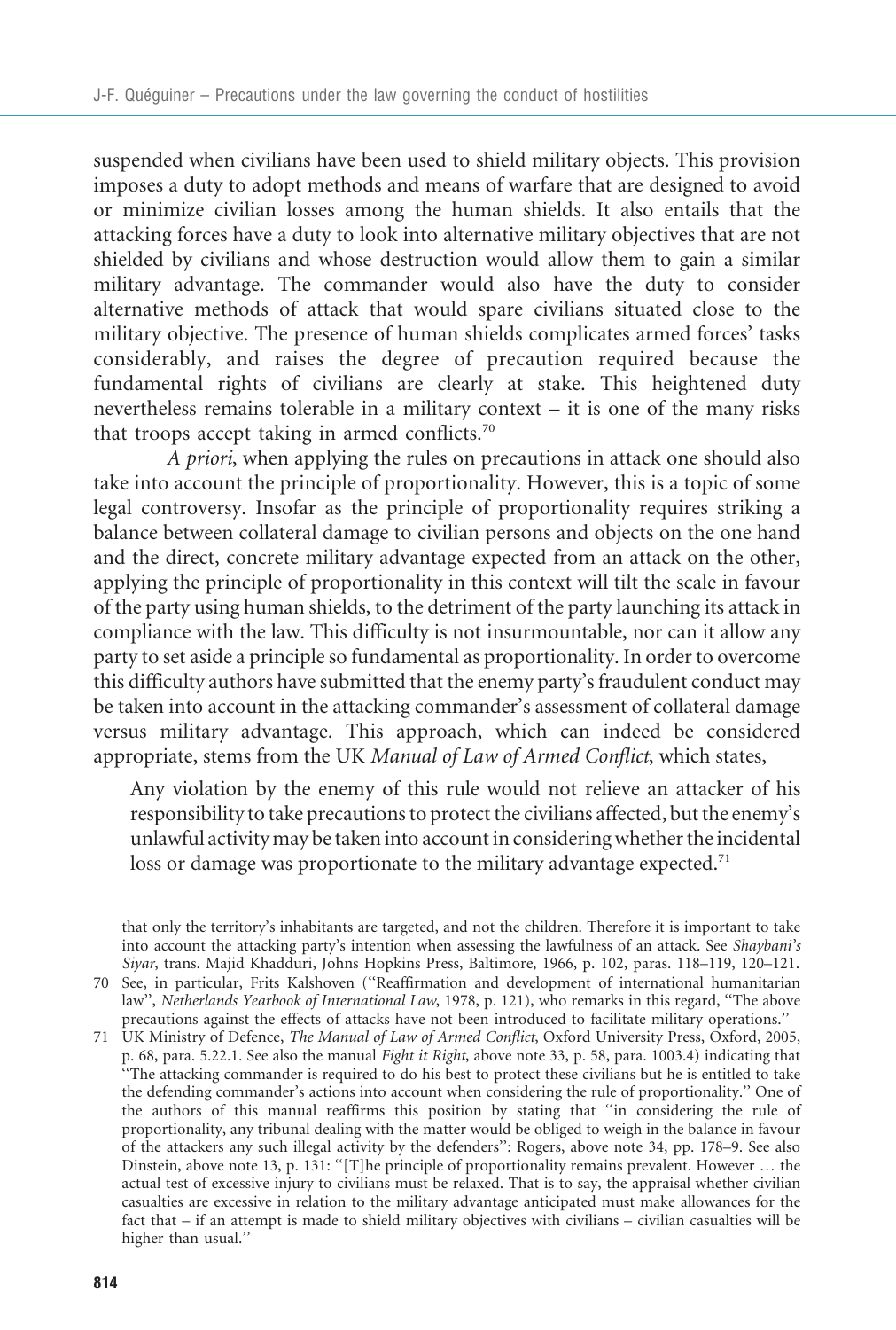

One more condition has been introduced into the equation: Eric David suggests that, before attacking, a commander will have a duty to exhaust all lawful means of persuading the defending commander to withdraw his human shields.<sup>72</sup> This approach is highly laudable, and all relevant authorities must be encouraged to follow it. Nevertheless, it is not difficult to see that this is a moral condition rather than a legal one. To require that a commander warn the enemy of his intention to attack could place the attacking party in an unfavourable military position. As explained above, Additional Protocol I states that a warning must be given ''unless circumstances do not permit''. After carrying out a detailed analysis of both national and international practice, it would appear that the condition put forward by Eric David does not stem from international treaties, military manuals or any unilateral act on the part of a state or an international organization. In the light of this, it is difficult to argue that the condition is legally binding.

# The phenomenon of ''voluntary human shields'' and its legal implications

In recent years, a new phenomenon has emerged. Referred to by the media as ''voluntary human shields'', these are civilians who choose to demonstrate their opposition to war by physically placing themselves on sites that are clearly military in nature or purpose. These civilians, who are prepared to risk their lives for an ideal, will often be nationals of a belligerent state whose military objectives they wish to defend. For example, many Yugoslav citizens occupied bridges in Belgrade during the bombing campaign under NATO's ''Allied Force'' operation in 1999. Voluntary human shields may also be civilians who are nationals of neutral, or even enemy, countries. As a classic example, in 2003, a group of individuals of various nationalities, acting under the auspices of non-governmental organizations, went to Iraq before armed operations began, in order to position themselves deliberately on the sites of military objectives designated as such by Iraq.

The applicability of Article 51(7) of Additional Protocol I to the situation of voluntary human shields may legitimately be regarded as debatable. At least in spirit, this provision implies that the civilian population or persons concerned have acted under duress or, at minimum, without knowledge of the way in which they are being manipulated to shield a military objective. It is therefore highly unlikely that drafters of this provision envisaged that the rule would also apply to the situation of individuals acting consciously and on their own initiative. Nevertheless, the prohibition on ''using'' the presence or movement of a civilian population is not limited to proscribing active violations by military authorities. The prohibition also applies to military authorities' passive indifference towards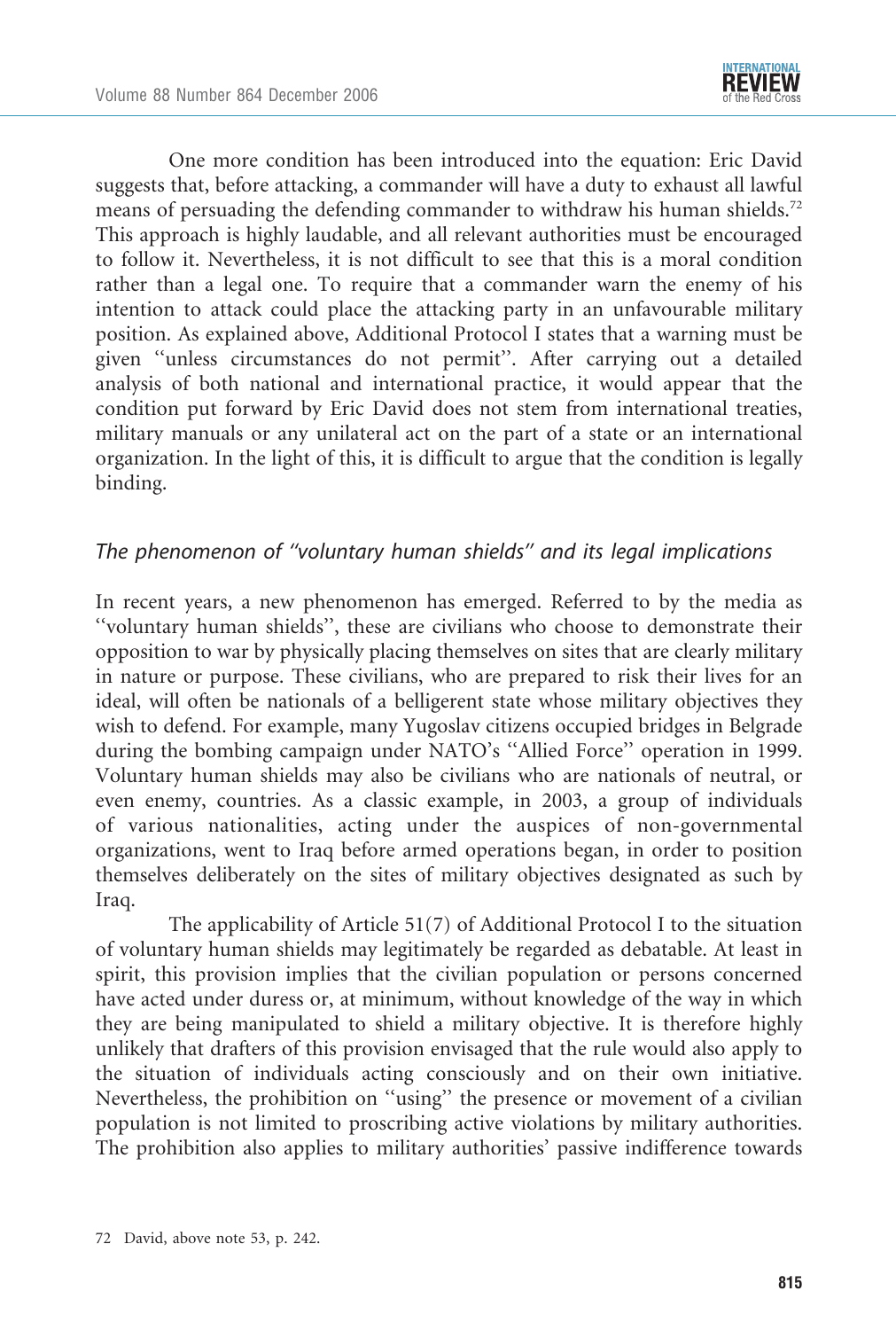civilians' voluntary presence or movements that would serve to shield military objectives.73

What is less clear is at what moment a belligerent's passive attitude towards the presence of voluntary human shields will become tantamount to the belligerent's using these civilians' presence or movements to shield military objectives or to shield, favour or impede military operations. Based on the work of the Preparatory Commission responsible for drawing up the elements of crimes contained in the Rome Statute, it may be argued, by analogy, that the criterion triggering the application of Article  $51(7)$  is the intention of the party being favoured by the human shields.<sup>74</sup> Admittedly, it can be very difficult to identify the intention behind a belligerent's course of conduct. Nevertheless, intention can often be deduced from the circumstances of a particular case. For example, where civilians gather on a bridge of military value in order to protest against the enemy's earlier destruction of other similar bridges will probably not imply an intention on the part of the belligerent. However, if, on the same bridge, civilian demonstrators set up camp for a long period of time and the authorities take no action to remove them, then this inaction will lead to a clear presumption that the authorities intend to use the civilians' presence to shield the bridge from an enemy attack. An even clearer presumption of intention will arise where civilian volunteers are briefed by the armed forces on which military sites are to be ''protected''.

One might wonder what the advantage is of this subtle requirement of intention when the presence of voluntary human shields could be said to be already covered by Article 58 of Additional Protocol I, which requires that the civilian population, individual civilians and civilian objects be removed from the vicinity of military objectives. From a legal standpoint, it is important to specify in which cases Article 51(7) applies, first of all because the prohibition on using human shields is absolute whereas the precautions that must be taken against the effects of attacks are formulated in relative terms and, second, because a violation of Article 51(7) will entail individual criminal liability, $75$  whereas a violation of Article 58 will not.

- 73 It is worth noting that the term ''movement'' was included in the text in order to cover cases in which the civilian population moves of its own accord. This does not, however, imply awareness on the part of the civilians that they are serving to protect a military objective (Commentary on Additional Protocol I, p. 627, para. 1988). This broad interpretation of the concept of use is confirmed by the wording of the first element of crime in Article  $8(2)(b)(xxiii)$  of the Rome Statute, which reads as follows: "The perpetrator moved or otherwise took advantage of the location of one or more civilians or other persons protected under the international law of armed conflict'' (emphasis added).
- 74 The second element of the crime in Article  $8(2)(b)(xxiii)$  requires that "the perpetrator intended to shield a military objective from attack or shield, favour or impede military operations''. In summarizing the discussions, Knut Dörmann, Elements of War Crimes under the Rome Statute of the International Criminal Court, ICRC and Cambridge University Press, Cambridge, 2003, points out that, in the view of certain delegations, ''the term ''location'' would not have any connotation as to how the civilians or other protected persons came to a certain place. They reiterated that what is important in this crime is not the type of movement or location being used, but the intended use'' (pp. 344–5).

75 Pursuant to Article 8(2)(b)(xxiii) of the Rome Statute.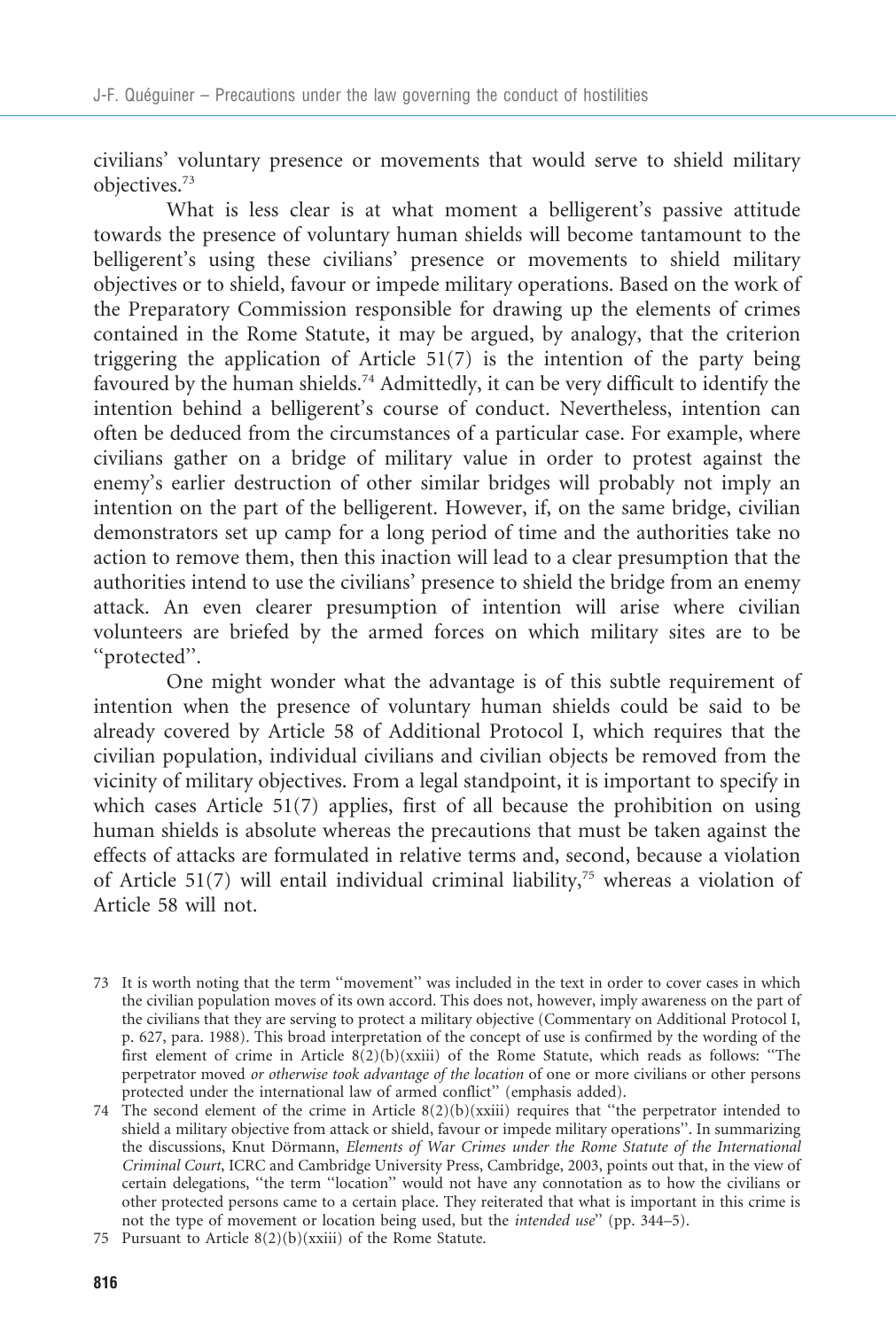

Turning to the attacking commander, will the voluntary character of a human shield be likely to influence his assessment of whether to attack the targeted object? Certain authors claim that civilians who act as voluntary human shields can be regarded as directly participating in hostilities, with the result that they are deprived of immunity against direct attack and have no effect whatsoever on a commander's assessment of proportionality.76 If, however, it is accepted that direct participation in hostilities implies posing a direct and immediate threat to the adverse party, then it is doubtful whether merely passive voluntary human shields should really be regarded as directly participating in hostilities.<sup>77</sup> It is therefore reasonable to conclude that civilians acting as voluntary human shields will retain their immunity from direct attack. Moreover, the presence of voluntary human shields will in no way alter the attacking party's obligation to apply the proportionality principle when targeting its military objective. In applying the proportionality test, a military commander will take into account the deliberately imprudent behaviour of the voluntary human shields. As a result, these civilians will bear the risk of falling victim to a legitimate attack on the shielded object.

#### The obligations arising from Article 58 of Additional Protocol I

The classic rule on precautions against the effects of attacks has gradually adapted to changes in modern warfare, although it perhaps still remains somewhat rudimentary. The first texts that codified the principle required that the besieged authorities display visible markings – usually flags – on certain buildings in order to make them easy to identify and thus protect them from enemy fire.78 With technological progress – especially in aerial operations – and the resulting increase in loss and damage caused to the civilian population and civilian objects, the legal requirement to place markings on buildings subject to special protection has quickly proved to be insufficient. Therefore, in developing the law governing the conduct of hostilities, efforts have been made to strengthen the precautionary measures that a party under attack must take in order to protect the civilian persons and objects under its control. This bolstering also serves as a counterweight to the greater precautions required of an attacking party. In its

<sup>76</sup> Dinstein, above note 13, p. 130. Without stating the argument in such clear terms, Schmitt, above note 30, also leans towards such a solution, according some merit to the theory that incidental loss or damage caused to voluntary human shields does not have to be taken into account (p. 12).

<sup>77</sup> To equate such behaviour with direct participation in hostilities could also lead voluntary human shields to face criminal prosecution under the laws of their own country. In fact, proceedings were instituted against US nationals who went to Iraq in 2003, although the allegations against them were civil, not criminal, and were based only on their travelling to enemy territory in time of conflict.

<sup>78</sup> The Lieber Code drew a distinction between hospitals, which had to display markings (Article 115), and other protected objects such as buildings dedicated to religion, art, science or charitable purposes and historical monuments, for which marking was merely recommended (Article 118). Later texts abandoned this dichotomy, considering that the marking of all these objects was a legal requirement; see in particular Article 17 of the Brussels Declaration, Article 34 of the Oxford Manual, and above all Article 27 of the Regulations annexed to the 1907 Hague Convention.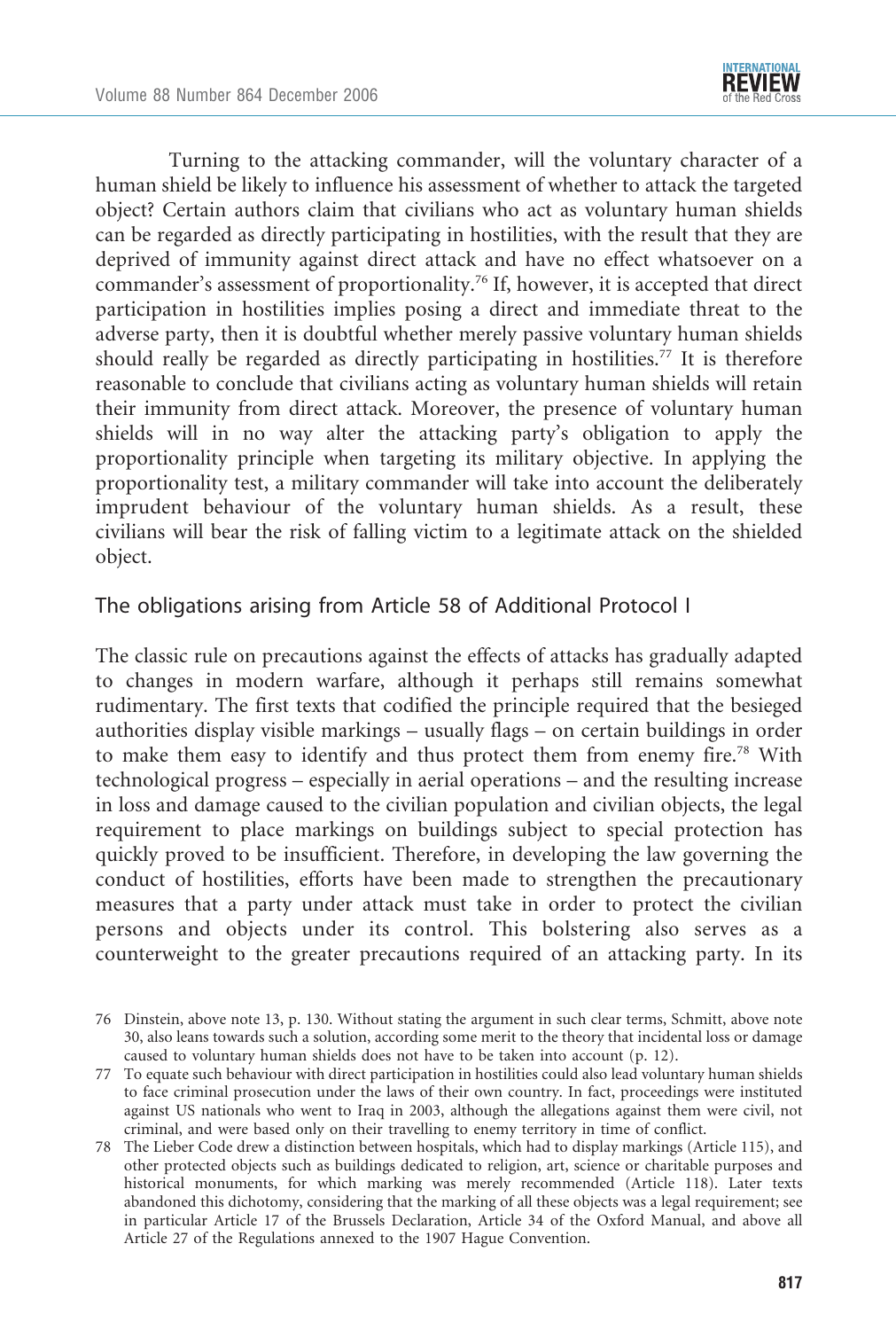1956 Draft Rules the ICRC proposed that the content of such ''passive'' precautions be extended. In fact, Article 11 of the Draft Rules foreshadowed Article 58 of Additional Protocol I, which can be broken down into three separate but interconnected categories of precautions.

First, Article 58(a) requires that belligerents remove the civilian population, individual civilians and civilian objects from the vicinity of military objectives. This provision's express reference to Article 49 of the Fourth Geneva Convention, which prohibits forcible transfers and deportations of protected persons from occupied territory,<sup>79</sup> demonstrates that drafters were aware of the risk that this precaution could be used to pursue ends that are anything but humanitarian. It is obvious, however, that the obligation to remove civilian persons and objects must be carried out in the spirit of the Protocol, that is, with the sole aim of protecting civilian persons and objects threatened by the hostilities. Of course, such measures must also take into account the potentially traumatic effects of an evacuation. $80$  In the light of this, the rule will apply only when it is materially impossible to guarantee the population's safety by other means, and only until the danger has passed.

Article 58(b) requires that the parties to a conflict avoid positioning military objectives within or near densely populated areas. This obligation relates to the placement, in times of both peace and war, of fixed military objectives. For instance, setting up military barracks or a munitions depot in the middle of a residential complex could have disastrous consequences for the civilians living in the area. The obligation in Article 58(b) also covers mobile military objectives such as troops or weaponry supplies. In all their movements, it is preferable that military units avoid coming near densely populated areas. If they are unable to avoid this, then they must pass through the populated area as swiftly as possible and deploy in such a manner as to create the least possible risk to the civilian population and civilian objects.

Finally, Article 58(c) sets out an open-ended obligation to take ''other necessary precautions to protect the civilian population, individual civilians and civilian objects under their control against the dangers arising from military operations''. This provision allows states to take additional precautionary measures according to circumstances such as the state's available means and other considerations relating to the conflict. Both state practice and doctrinal writings offer useful examples of the types of measures that are likely to be taken in compliance with this obligation. The most common precautions include the

<sup>79</sup> Article 49 nevertheless specifies that this prohibition of forcible transfers and deportations in no way affects the possibility of total or partial evacuation of a given area of the occupied zone if the security of the population or imperative military reasons so require.

<sup>80</sup> The ICRC Commentary on Additional Protocol I (p. 693, para. 2248) notes: ''In this field the Occupying Powers only have limited freedom and must comply with the provisions of Article 49 of the Fourth Convention: imperative military reasons, security of the population, proper accommodation to receive the persons concerned, satisfactory conditions of transfer (hygiene, health, safety, nutrition, members of the same family not separated, the Protecting Power be kept informed).''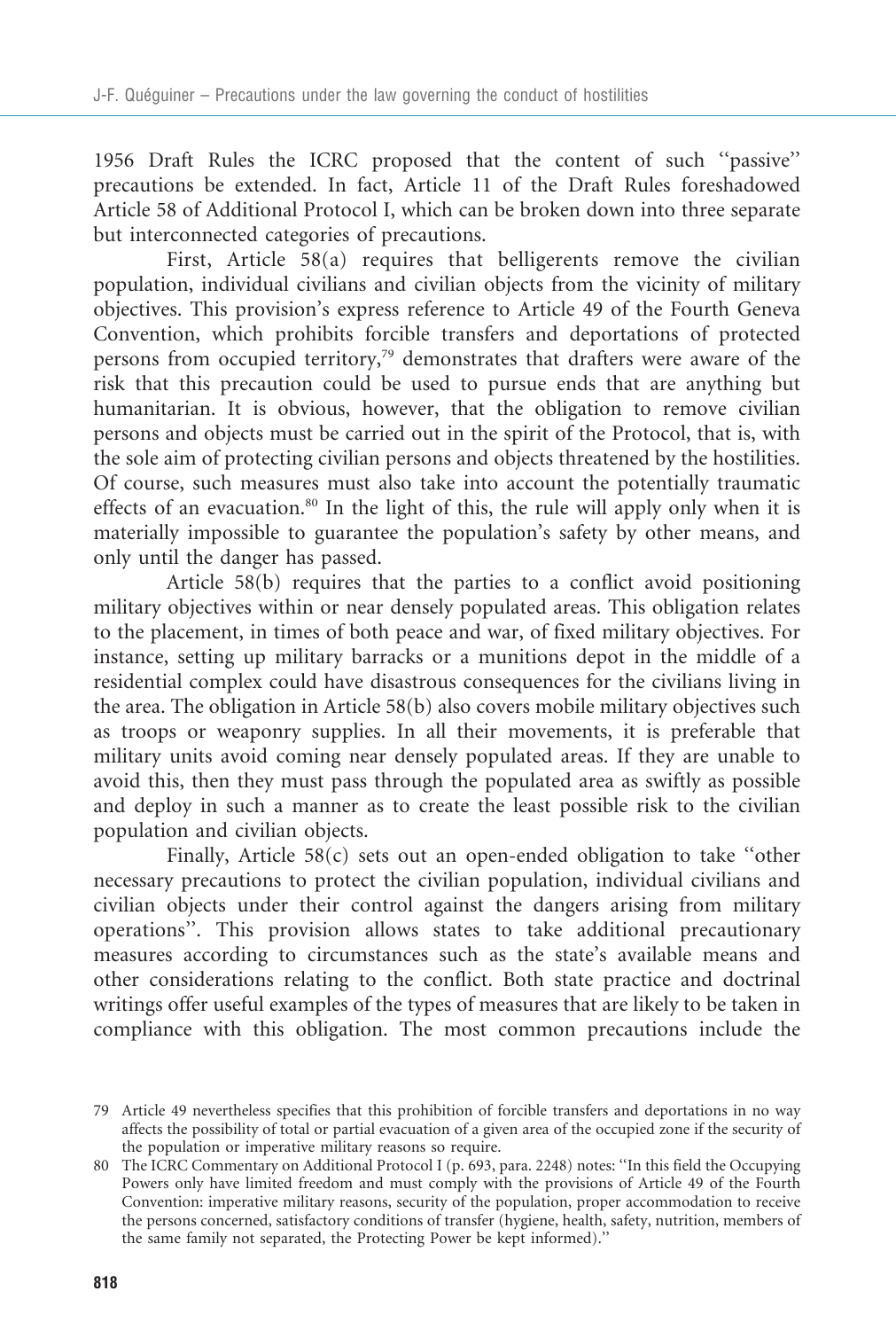construction of shelters, the establishment of civil defence organizations<sup>81</sup> and the installation of systems to alert and evacuate the civilian population. Other measures include programmes providing relief to the wounded, fire-fighting, decontamination, and identification and marking of high-risk areas.<sup>82</sup>

These precautions against the effects of hostilities are a logical extension of the principle of distinction. A large number of military manuals have used wording that is similar or even identical to Article 58,<sup>83</sup> which also constitutes a rule of customary international law.84 The idea of imposing this duty to take precautions did, however, prompt sharp criticism before, during and after the 1974–7 Diplomatic Conference, since certain states considered that the obligation might be extremely difficult to meet. Where a densely populated country is rapidly undergoing urbanization, the idea of taking precautions may be easier said than done.85 The strongest opposition to this duty was expressed by the Swiss Confederation: Switzerland's mountainous topography means that the civilian population is heavily concentrated in valleys, which are areas of vital economic and military importance in which fighting would inevitably take place despite the density of civilian population and housing.<sup>86</sup> For these reasons, the requirement of removing the civilian population from the vicinity of military objectives, and of

- 81 There is an obvious link here with Chapter VI (entitled ''Civil defence'') of Part IV, Section I of Additional Protocol I. (Precautionary measures appear in Chapter IV.)
- 82 For a list of such measures, see, in particular, Fight it Right, above note 33, p. 78, para. 1201.5 c). As this manual states, the obligations laid down in Article 58 depend as much on civilian authorities as on armed forces. Moreover, Article 58 is a classic example of a provision that requires the allocation of financial resources and the adoption of practical measures during peacetime, especially in terms of planning and location of military objectives. The fact that certain military objectives may lose their qualification as such because of changing contextual factors does not preclude a party from taking precautionary measures, which, should the need arise, will facilitate protection of the civilian population. One such precaution could be the establishment of protected or non-defended zones to which evacuees could be moved.
- 83 For examples of military practice, see Henckaerts and Doswald-Beck, above note 8, Vol. II (Practice), Part 1, pp. 419–50.
- 84 The ICTY unambiguously upheld the customary nature of the duty to take precautions in its January 14, 2000 judgment in the Kupreskic case (at para. 524). Some doctrinal authors also maintain that these obligations can be considered to have been customary for a very long time. See, in particular, Geoffrey Best, War and Law since 1945, Clarendon Press, Oxford, 1997, p. 330. The ICRC study on customary law also recognizes the customary status of these precautionary obligations in international armed conflicts. However, the study's excessively prudent assessment of the customary nature of the rule in noninternational armed conflicts is regrettable. It concludes that the only real customary obligation in noninternational armed conflicts is to take all feasible precautions to protect the civilian population and civilian objects under its control against the effects of attacks (Henckaerts and Doswald-Beck, above note 8, Vol. I (Rules), pp. 68–76).
- 85 ''At times, the intermingling of civilians (and civilian objects) with combatants (and military objectives) can scarcely be eliminated. For instance, sprawling metropolitan areas are only rarely bereft of military objectives'': Dinstein, above note 13, p. 129.
- 86 This special topography had reportedly led the Swiss army to envisage setting up command posts in the basements of private houses! This explains why Switzerland – and Austria, which is in a similar situation – filed an interpretive declaration subjecting the expression ''to the maximum extent feasible'' used in Article 58 to the requirements of defence of the national territory. On this reservation, see Maurice Aubert, "Les réserves formulées par la Suisse", in Studies and Essays on International Humanitarian Law and Red Cross Principles in Honour of Jean Pictet, ICRC/Martinus Nijhoff Publishers, Geneva/The Hague, 1984, pp. 139–40, 144.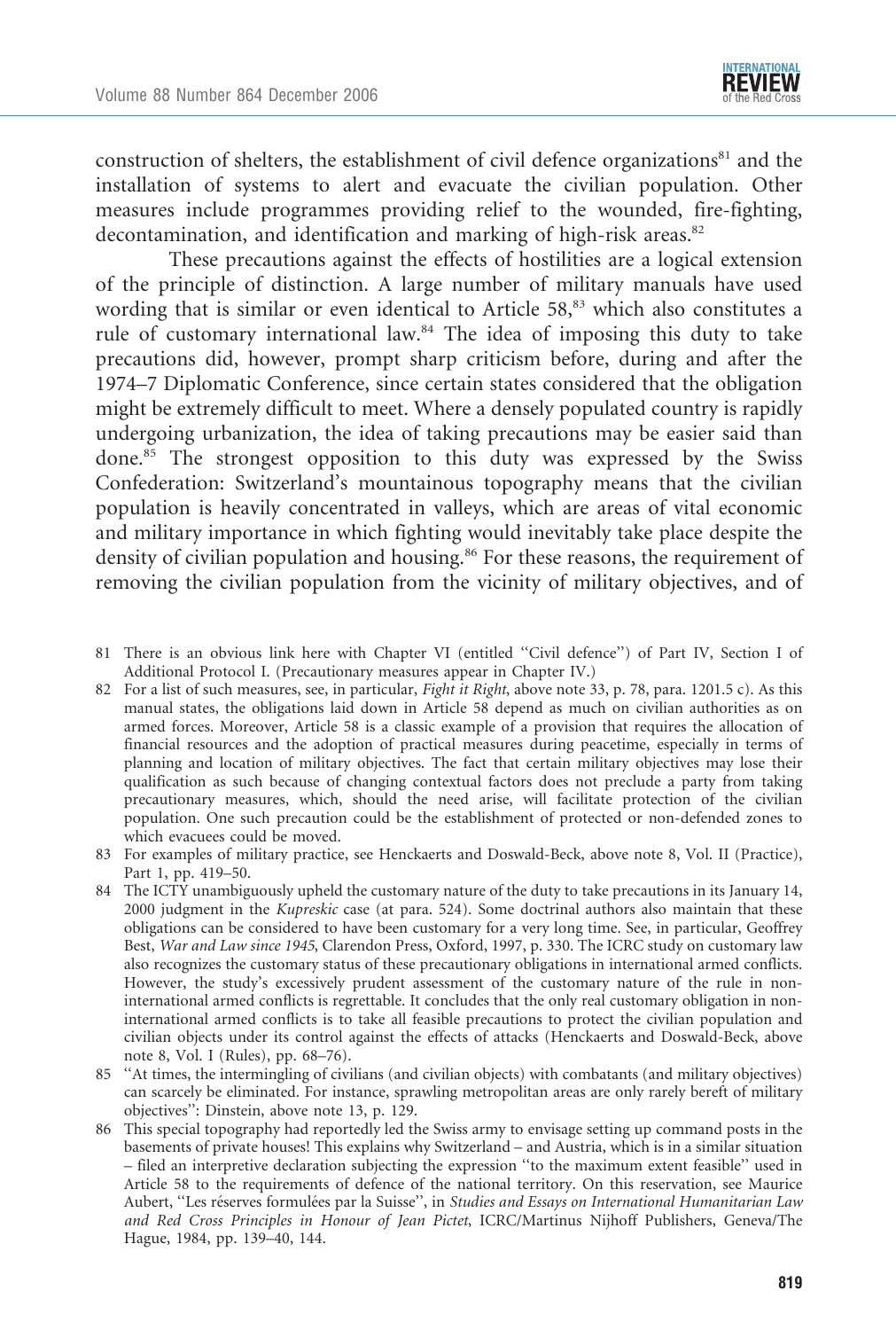refraining from placing such objectives within or in the vicinity of densely populated areas, has, on occasion, been described as difficult to achieve on a large scale.<sup>87</sup>

Yet it is precisely to address such realities that the duty to take these precautions is worded in relative terms. Additional Protocol I requires that these precautionary measures be applied only ''to the maximum extent feasible''. This expression has already been examined earlier in this paper, in the context of precautions in attack. The words ''to the maximum extent feasible'' cannot be interpreted as referring to a mere recommendation rather than a legal obligation.<sup>88</sup>

It is also worth noting that the standards laid down in Article 58 are not limited to prohibiting the deliberate scattering of military elements in a civilian environment in order to impede enemy operations.<sup>89</sup> Article 58 has a much broader field of application: it requires the party under attack to adopt, in good faith, proactive measures that are designed to guarantee immunity of the civilian population and objects.

# Conclusion

Contrary to what is sometimes maintained, Additional Protocol I does not introduce a fundamental imbalance between the precautions required of the defender and those required of the attacker.<sup>90</sup> Responsibility for applying the principle of distinction rests equally on the defender, who alone controls the population and objects present on his territory, and on the attacker, who alone

- 87 Siege warfare is indisputably one of the most problematic situations in this respect. For example, it would be difficult to find a violation of Article 58 in the PLO's practice of placing heavy weaponry next to civilian objects during the Israeli forces' siege of West Beirut, since it was practically impossible for the organization to do anything else to defend itself.
- 88 This reminder is certainly useful because, as noted by Dinstein, above note 13, ''Admittedly, considering that these obligations devolve on every belligerent only ''to the maximum extent feasible'', they are often viewed by commentators as more in the nature of recommendations than strict duties'' (p. 129).
- 89 Such conduct would indisputably be in violation of Article 58. More importantly, because of the element of intent, such acts could also amount to ''use'' of the civilian population or civilian objects to "shield, favour or impede military operations", and thus fall within the scope of Article 51(7).
- 90 In his article entitled ''Air war and the law of war'', Air Force Law Review, Vol. 32 (1) (1990), p. 112 (n. 351), W. Hays Parks asserts that, while the protection of civilian persons and property was traditionally the responsibility of the defenders, Additional Protocol I has shifted this responsibility to the attacker. Apart from the fact that, in our view, the protection of civilian persons and property has always been a shared responsibility, the basis for Parks's position is not admissible under IHL. According to Parks, states acting in a defensive capacity are most often seen as acting in self-defence, and this perception would have rendered certain delegations hesitant, during Additional Protocol I negotiations, to impose any further restrictions on their military operations against an attacker. In other words, the natural law of self-defence took precedence over any other obligation, and authorized nations to place their civilian populations at risk if this was deemed necessary to protect their territory. While it cannot be denied that this argument led to some declarations during the Diplomatic Conference (see in particular the declaration made by France: CDDH/SR.42, paras. 54–55), it still does not justify challenging the basic structure of the law of armed conflict, which, in principle, excludes any consideration of ius ad bellum within the domain of ius in bello.